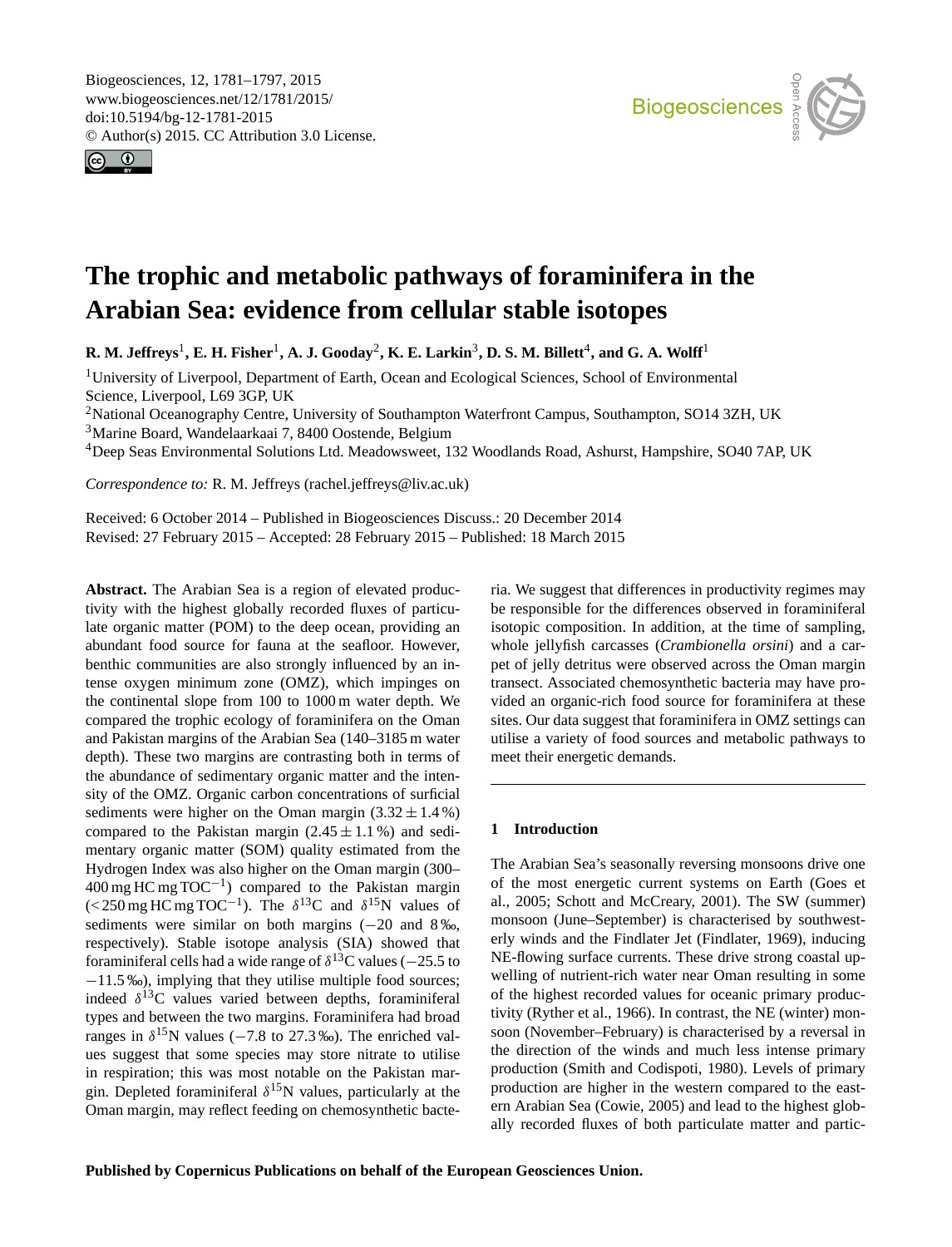ulate organic carbon (POC) to the deep ocean ( $\sim 600$  and  $\sim$  190 mg m<sup>-2</sup> d<sup>-1</sup> for the western and eastern Arabian Sea, respectively at depths of ∼ 3000 m; Haake et al., 1993; Honjo et al., 2008). The heterotrophic utilisation of the phytoplankton blooms, coupled with local hydrography, are responsible for the formation of an oxygen minimum zone (OMZ), defined as a region where oxygen concentrations are  $\langle 22 \mu M \rangle$  $\approx 0.5 \text{ mL L}^{-1}$ ; Levin, 2003). In the northern Arabian Sea, the OMZ extends from ∼ 100 to 1000 m water depth (Gupta and Naqvi, 1984). The coupling of these characteristics results in the enrichment of organic carbon at the seafloor (Cowie et al., 1999; Hedges and Keil, 1995; van der Weijden et al., 1999), creating an abundant food source for benthic organisms.

The majority of deep-sea benthic communities obtain their energy in the form of particulate organic matter (POM) originating from the surface waters (Graf, 1989; Tyler, 1988). This food source often takes the form of highly seasonal pulses of phytodetritus (Billett et al., 1983; Smith et al., 1996; Gooday, 2002). OMZs are known to support large filamentous sulfur bacteria in the genera *Thioploca* and *Beggiatoa* (Jørgensen and Gallardo, 1999). In the Arabian Sea, chemosynthetically fixed carbon from such microorganisms may be an important additional source of nutrition for benthic organisms, either through symbiosis or heterotrophic consumption of chemosynthetic bacteria (Levin, 2003).

Foraminifera are unicellular eukaryotes (protists) and are an abundant component of marine benthic communities at all depths in the ocean (Murray, 2006). Although some are carnivorous, many benthic foraminifera feed at a low trophic level (Gooday et al., 1992; Lipps and Valentine, 1970), responding rapidly to phytodetritus with reproduction and population growth. They are one of the most important heterotrophic consumers in the deep sea (Gooday, 1988; Moodley et al., 2002; Nomaki et al., 2005) and act as an important link between phytodetritus and metazoan consumers in deep-sea food webs (Nomaki et al., 2008). Foraminifera have also been shown to influence the nitrogen cycle through the anaerobic respiration of nitrate (Bernhard et al., 2012; Pina-Ochoa et al., 2010; Risgaard-Petersen et al., 2006), a process that may be mediated by symbiotic bacteria (Bernhard et al., 2011). It has been suggested that the role of foraminifera in the removal of fixed nitrogen through nitrate respiration may equal the importance of bacterial denitrification in oceanic sediments (Glock et al., 2013; Pina-Ochoa et al., 2010).

In order to better understand their role in food webs and elemental cycles, we compared the trophic ecology of foraminifera at the Oman and Pakistan margins of the Arabian Sea, across a depth gradient from 140 to 3150 m, using stable isotope analysis (SIA). SIA is a useful tool for establishing trophic relationships and determining food sources. The stable isotopic signature of an organism's tissues is related to its food source. Stable carbon isotopes are particularly useful in determining food sources as  $\delta^{13}$ C does not fractionate heavily during transfer between trophic levels (< 1 ‰; DeNiro and Epstein, 1978; Fry and Sherr, 1984) and different carbon fixation pathways involve distinct isotopic fractionation. Typically, phytoplankton-derived organic matter has  $\delta^{13}$ C signatures ranging from  $-15$  to  $-25$  ‰ (Fry and Sherr, 1984). Carbon fixation fuelled by energy derived from sulfide oxidation involving form I Rubisco produces  $\delta^{13}$ C values of  $-27$  to  $-37$  ‰, whilst pathways that involve form II Rubisco or the reverse tricarboxylic acid cycle (rTCA) can lead to heavier  $\delta^{13}$ C values between  $-9$  and  $-16$  ‰ (Brooks et al., 1987; Campbell et al., 2003; Robinson and Cavanaugh, 1995). Stable nitrogen isotopic compositions can provide information on both nitrogen sources and trophic level. For example, denitrification leads to enriched  $\delta^{15}$ N values of subsurface nitrate, which is reflected in particulate and sedimentary organic matter (Altabet et al., 1995; Gaye-Haake et al., 2005), whilst light  $\delta^{15}N$  values in organic matter can be diagnostic of nitrogen fixation (Brandes et al., 1998). Organisms that have chemoautotrophic symbionts often have light  $\delta^{15}N$ signatures reflecting nitrogen fixation (Levin and Michener, 2002). Generally,  $\delta^{15}$ N values are enriched by ~2 to 5‰ per trophic level, the trophic enrichment factor (TEF; DeNiro and Epstein, 1981; Hobson and Welch, 1992; McCutchan et al., 2003; Minagawa and Wada, 1984) and are used to identify predator/prey relationships.

Here we use both  $\delta^{13}$ C and  $\delta^{15}$ N stable isotope signatures of the cell body to assess the feeding ecology of deepsea benthic foraminifera on the Oman and Pakistan margins. Specifically, we addressed the following questions. (1) Is phytodetritus the sole source of nutrition for foraminifera? If not, what alternative dietary items and foraging modes supplement phytodetritus feeding? (2) Do the trophic roles differ among species, bottom-water depths or between the two margins? (3) Is there isotopic evidence for nitrate accumulation in any of the studied species?

## **2 Materials and methods**

### **2.1 Study areas and field sampling**

This study compares two continental slope regions of the northern Arabian Sea: (1) the Oman margin, 40 km offshore from Ra's al Hadd, and (2) the Pakistan margin, immediately northwest of the Indus Canyon (Fig. 1).

Sampling was carried out during three cruises of the RRS *Charles Darwin* (CD). We define our sampling periods relative to the SW monsoon. Samples from the Oman margin were collected during CD143 (November–December 2002; post-SW monsoon), a period of presumed low particulate flux for the western Arabian Sea ( $\sim 100$  mg m<sup>-2</sup> d<sup>-1</sup>; Haake et al., 1993; Honjo et al., 1999). The majority of samples from the Pakistan margin were collected during two back-to-back cruises. Foraminifera, sediments and filters for POM were collected during CD150 and CD151 (September– October 2003; post-SW monsoon), a period of high partic-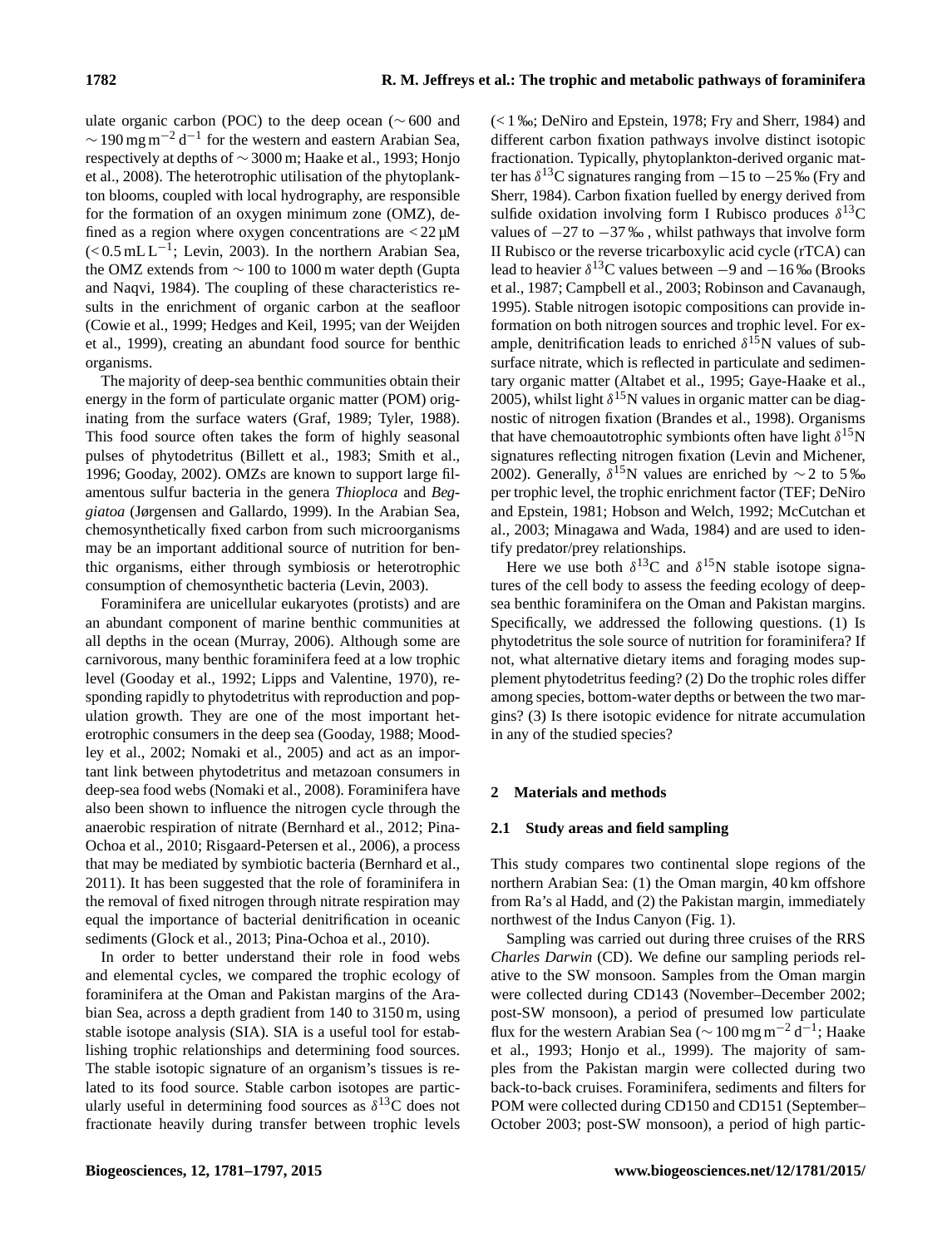

**Figure 1.** Location of sampling sites in the Arabian Sea. Insets show the location of the Oman margin **(a)** and Pakistan margin working areas **(b)** within the northern Arabian Sea. Map **(a)** of the Oman margin shows sampling area B and C on the continental rise as defined in Billet et al. (2006). Map **(b)** shows the Pakistan margin sampling sites. Exact locations of sampling sites are given in Table S1 in the Supplement.

ulate flux for the eastern Arabian Sea ( $\sim$  125 mg m<sup>-2</sup> d<sup>-1</sup>, Haake et al., 1993) immediately after the SW monsoon. In addition, during CD146 (March–April 2003; pre-SW monsoon), a period of presumed low particulate flux for the eastern Arabian Sea ( $\sim$  60 mg m<sup>-2</sup> d<sup>-1</sup>; Haake et al., 1993), nine dead jellyfish were obtained using an Agassiz trawl from depths of ∼ 1850 m.

Bottom-water oxygen data were obtained from 4 and 22 CTD casts off Oman and Pakistan, respectively, between bottom-water depths of 140 and 2900 m. The CTD was deployed as close to the seafloor as possible (∼ 5 m above the bottom). The CTD was fitted with an SBE 43 dissolved oxygen polarographic probe (Brand and Griffiths, 2009) and was calibrated using micro-Winkler titration (Hansen, 1999). On the Pakistan margin, the micro-Winkler calibration of the CTD oxygen profile returned a correlation coefficient of 0.997 for 33 water samples measured during the pre-SW monsoon period on cruise CD145. This calibration was used on CD146 and CD151 because oxygen concentrations within the OMZ were very low during these cruises and produced negative calculated concentrations from the micro-Winkler titration (Brand and Griffiths, 2009). At the Oman margin the micro-Winkler calibration of the CTD oxygen profile returned a correlation coefficient of 0.98 for 32 water samples. Oxygen data from all casts were amalgamated and averaged in 5 m depth intervals to produce summary profiles for each cruise. At the Pakistan margin in situ DO concentrations were determined using a microelectrode profiler as described in Breuer et al. (2009).

Sediments were collected using a hydraulically damped Bowers and Connelly megacorer equipped with eight core tubes (inner diameter of 9.6 cm). During each cruise, sediment cores were collected for geochemical analyses  $(n = 1$ per water depth at the Oman margin and  $n = 3$  per water depth for each cruise at the Pakistan margin). The surface layer (0–1 cm) was frozen, freeze-dried and analysed for the following parameters: organic carbon content (%  $C_{\text{org}}$ ), total nitrogen (TN%) and stable carbon ( $\delta^{13}$ C) and nitrogen  $(\delta^{15}N)$  ratios, as described in Jeffreys et al. (2009a and b) and the Hydrogen Index (HI; Peters, 1986). The HI is cal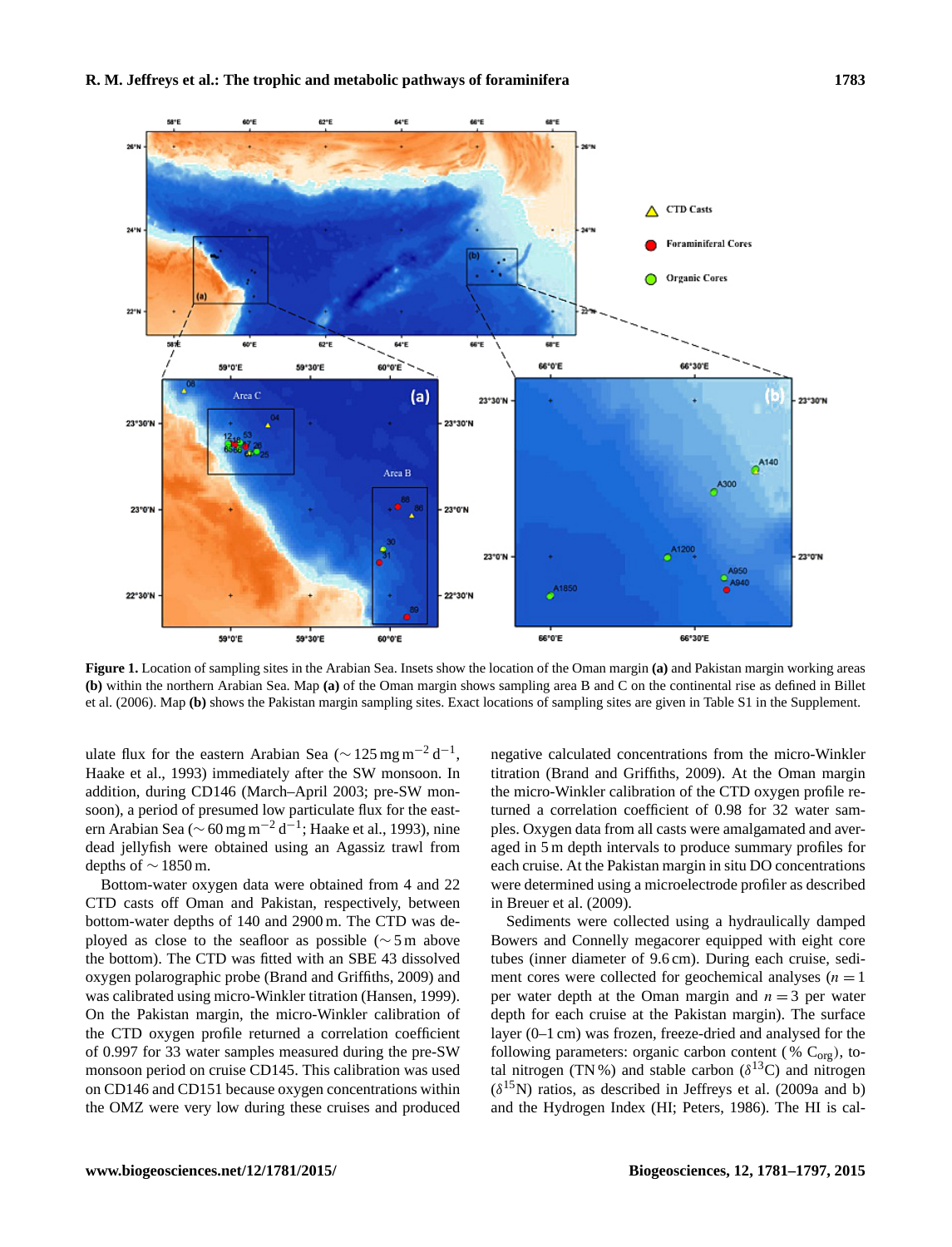culated using the following equation:  $HI = (S2/TOC) \times 100$ , where S2 is the amount of hydrocarbon generated through thermal cracking of nonvolatile organic matter at  $550\,^{\circ}\text{C}$  in mg HC  $g^{-1}$  and TOC is total organic carbon [g].

During the cruise CD151 at the Pakistan margin two cores per megacorer deployment at each depth were processed for foraminifera  $(>300 \,\text{µm})$ . Each core was sectioned into horizontal layers at intervals of 0.5 to 2 cm. Sections were wet sieved on a 300 µm screen and "live" foraminifera (assumed to have been living when collected, based on the presence of cytoplasm within the test) and filamentous bacteria were picked from the sieve residues. The residues were kept chilled ( $\lt 5^\circ$ C) to prevent biochemical decomposition and the foraminifera were sorted as quickly as possible in a Petri dish on ice under a low-power binocular microscope. The organic stain Rose Bengal was not used to distinguish "live" foraminifera as this alters their biochemical composition. Instead, specimens were judged to be "live" (and therefore feeding) at the time of sampling based on the presence of obvious test contents in most or all constituent chambers. Foraminifera were sorted to species level and cleaned in filtered (2  $\mu$ m screen) seawater to remove any attached organic particles. Approximately 30–100 individuals per species were placed into silver capsules and frozen at −20 ◦C. Foraminifera from the Oman margin were sorted from frozen cores following the cruise. Briefly, on board at each water depth, the top 2 cm from sediment cores was sectioned and frozen at  $-20\degree C$  immediately. In the laboratory, samples were thawed and wet sieved and sorted as described above.

## **2.2 Stable isotope analysis**

Vapour phase digestion was used to remove carbonate from sediment samples. Calcareous foraminifera were acidified with 10 %  $v/v$  HCl prior to analysis. Foraminifera from the Pakistan margin were analysed using a Europa Hydra 20 / 20 isotope ratio mass spectrometer (University of California Davis);  $\delta^{15}N$  and  $\delta^{13}C$  of sediments and POM were analysed using VG Prism III isotope ratio mass spectrometer (University of Edinburgh). Foraminifera, POM and sediments from the Oman margin were analysed using a Thermo-Finnigan MAT Delta Plus Advantage Dual isotope analyser (University of California, Santa Barbara). Stable isotope ratios are expressed as  $(\delta X)$ ‰ = [ $R_{\text{sample}}/R_{\text{standard}}-1$ ] × 1000, where X is either <sup>13</sup>C or <sup>15</sup>N, and R is either  $(^{13}C; ^{12}C)$  or  $(^{15}N; ^{14}N)$ , respectively. The reference standards for carbon and nitrogen are V-Pee Dee Belemnite and atmospheric  $N_2$ , respectively. Analytical accuracy for Pakistan margin samples was determined using a sucrose standard for  $\delta^{13}$ C and was  $-23.84\% \pm 0.04\%$  and using an ammonium sulfate standard for  $\delta^{15}N$  at 1.28 ‰  $\pm$  0.19 ‰. Analytical accuracy for Oman margin samples was determined using acetanilide for both  $\delta^{13}$ C and  $\delta^{15}$ N. Values were:  $δ<sup>13</sup>C – 29.50 %<sub>0</sub> ± 0.11 %<sub>0</sub> and δ<sup>15</sup>N – 0.42 %<sub>0</sub> ± 0.45 %<sub>0</sub> for$ 

samples analysed in 2009 and  $\delta^{13}$ C −29.27 ‰ ± 0.24 ‰ and  $\delta^{15}N - 0.46\% \pm 0.28\%$  for samples analysed in 2013. All laboratory working standards were calibrated against USGS 40 and USGS 41. Analytical precision was determined using an internal standard (tissue from the holothurian *Oneirophanta mutabilis*; Iken et al., 2001), which was sent to each lab; mean values and standard deviations were  $-15.01\% \pm 0.16\%$  for  $\delta^{13}C$  and  $12.10\% \pm 0.17\%$   $\delta^{15}N$  $(n = 10)$  for Pakistan margin samples analysed in 2005. Mean values and standard deviations for Oman margin samples were  $-15.71$  ‰ for  $\delta^{13}$ C and 11.99 ‰  $\delta^{15}$ N (*n* = 1) for samples analysed in 2009 and  $-15.45\% \pm 0.23\%$  for  $\delta^{13}$ C and 12.08 ‰  $\pm$  0.23 ‰ for  $\delta^{15}N$  (*n* = 4) for those analysed in 2013. The majority of Oman margin samples had low N contents, and so analytical accuracy and precision were determined using a series of variable mass acetanilide and internal standard with N contents ranging from  $\sim$  1 to 11 μg N. Analytical accuracy of  $\delta^{15}N$  values for samples containing low N using the acetanilide standard (calibrated using USGS 40 and 41) was  $\pm 1.1$  ‰, analytical precision of  $\delta^{15}N$  values for samples containing low N using the internal standard was  $\pm 0.93 \%$ .

## **2.3 Statistical analyses**

As a result of the limited number of sediment samples from the Oman margin  $(n = 1$  per water depth), we tested for differences in %C<sub>org</sub>, %TN, HI,  $\delta^{13}$ C and  $\delta^{15}$ N between the Oman and Pakistan margins irrespective of depth, i.e. each depth represented one replicate. We tested for differences in the stable carbon and nitrogen isotopic composition of the foraminifera at each margin between (a) depth (b) foraminiferal species or higher taxon, where possible, and (c) the composition of the foraminiferal wall, e.g. calcareous, agglutinated monothalamid and textulariid species (Table S2 in the Supplement). Foraminiferal samples from the Oman margin were collected in two areas on the continental rise as defined in (Billett et al., 2006, Fig. 1); we tested for differences in  $\delta^{13}$ C and  $\delta^{15}$ N composition of foraminifera between these two areas. We tested for inter-margin differences in  $\delta^{13}$ C and δ <sup>15</sup>N composition in foraminiferal higher taxon, genus and species level where possible and between depths with similar oxygen concentrations. The distribution and variance of the data were ascertained using the Shapiro–Wilk test and Levene's homogeneity of variance test. If data had a normal distribution and equal variance a one-way ( $p < 0.05$ ) ANOVA was performed to ascertain statistical differences. The post hoc Games–Howell test was performed following ANOVA for subsequent pairwise comparisons. If the data did not meet the assumptions of an ANOVA, a Mann–Whitney  $U$  test or Kruskal–Wallis test was carried out.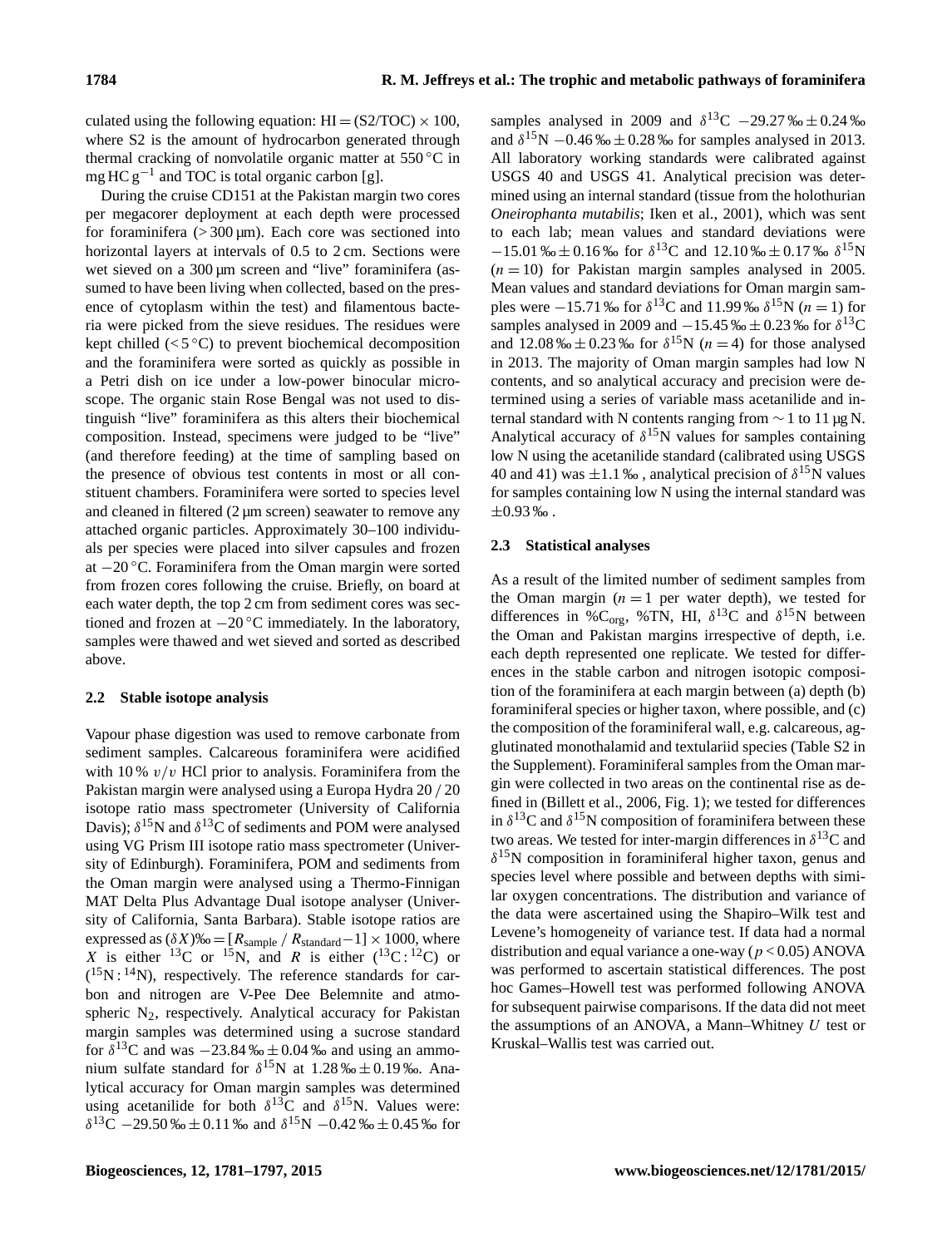#### **3 Results**

#### **3.1 Oxygen and organic matter gradients**

On both the Pakistan and Oman margins during the post-SW monsoon period, CTD and in situ measurements revealed the bottom water to be hypoxic (hypoxic bottom water is defined as having DO < 9 µM; Kamykowski and Zentara, 1990) within the OMZ and across the transition zones (140 to 940 m). DO increased slightly at the lower boundary (∼ 1100 to 1250 m) gradually becoming oxygenated at water depths of 1850 to 3200 m (Table 1). Organic carbon concentrations (% $C_{org}$ ; used here as a proxy for the concentration of organic matter) on both margins were highest within the OMZ and the lower transition zones, then decreased with depth (Fig. 2a). Total nitrogen mirrored the organic carbon profiles, although the difference between the core of the OMZ and sites below the core was less pronounced (Fig. 2b). Both  $C_{org}$  and TN concentrations were significantly higher on the Oman margin compared to the Pakistan margin  $(F_{1.9} = 6.894, p = 0.028; F_{1.9} = 8.485, p = 0.017$ , for C<sub>org</sub> and TN, respectively). We use the HI here as a proxy for food quality (Cook et al., 2000). Values of the HI were significantly higher on the Oman margin than on the Pakistan margin and highest within the OMZ in both cases ( $F_{1,23} = 6.894$ ,  $p < 0.0001$ ; Fig. 2c). On the Pakistan margin the  $\delta^{13}$ C composition of POM was significantly depleted relative to the sedimentary organic matter (SOM), whilst the  $\delta^{15}N$  composition of POM and SOM were not significantly different (Jeffreys et al., 2009b). The  $\delta^{15}N$  values of SOM did not exhibit any trends with depth on the Pakistan margin and were significantly lighter on the Pakistan margin compared to the Oman margin (Mann–Whitney U test:  $p = 0.030$ ; Table 2). The  $\delta^{13}$ C values of SOM on the Pakistan margin were significantly heavier at 1850 m compared to shallower depths  $(F_{4,24} = 5.664, p = 0.002;$  Table 2). There was no significant difference in sedimentary  $\delta^{13}$ C values between the two margins (Table 2).

# **3.2 Isotopic composition of foraminifera at the Pakistan margin**

On the Pakistan margin,  $\delta^{13}$ C values of foraminifera ranged from  $-25.5$  to  $-20.5$  ‰ and were broadly similar, with the majority falling within the range of possible food sources (Fig. 3). The  $\delta^{15}N$  composition of foraminifera on the Pakistan margin was more variable, ranging from −3.9 to 27.3 ‰ (Fig. 3).

## **3.2.1 Depth trends in isotopic signature**

The  $\delta^{13}$ C composition of the calcareous species *Uvigerina* ex gr. *semiornata* was significantly depleted in <sup>13</sup>C at 140 m compared to  $300 \text{ m}$  (Fig. 3a and b, Mann–Whitney U test:  $p = 0.024$ , while there was no significant difference in its  $\delta^{15}$ N composition between these sites (Fig. 3a and b). Three



**Figure 2. (a)** Total organic carbon concentrations, **(b)** total nitrogen concentrations, and **(c)** Hydrogen Index values of surface sediments (0–1 cm) across the Pakistan margin (unfilled circles) and Oman margin (filled circles). For the Pakistan margin each point represents a mean ( $n = 3$ )  $\pm 1$  standard deviation. For the Oman margin  $n = 1$ .

species of the genus *Reophax*, a textulariid, were present across the Pakistan margin; there was no significant difference in their  $\delta^{13}$ C or  $\delta^{15}$ N composition, from 300 m to 1200 m (Fig. 3b–d). Similarly, at 940 m there was no significant difference in  $\delta^{13}$ C or  $\delta^{15}$ N composition of *Reophax* aff. *bilocularis* with living depth within the sediment (Table S2).

# **3.2.2 Trends among main foraminiferal groups and species**

At 140 m, *Uvigerina* ex gr. *semiornata* was marginally depleted in <sup>13</sup>C compared to *Pelosina* spp. (Fig. 3a, Mann– Whitney U test:  $p = 0.048$ ; however, there was no significant difference in  $\delta^{15}N$  composition between these taxa (Fig. 3a). At 300 m there was no significant difference between U. ex gr. *semiornata* or *Reophax* spp. in either the δ<sup>13</sup>C or δ<sup>15</sup>N composition (Fig. 3b).

# **3.3 Isotopic composition of Foraminifera at the Oman margin**

Unfortunately, as a result of small sample sizes,  $\delta^{13}C$  could not be determined in all samples. However,  $\delta^{13}$ C values of foraminifera on the Oman margin ranged from −21.3 to −11.5 ‰ and were broadly similar, with the majority falling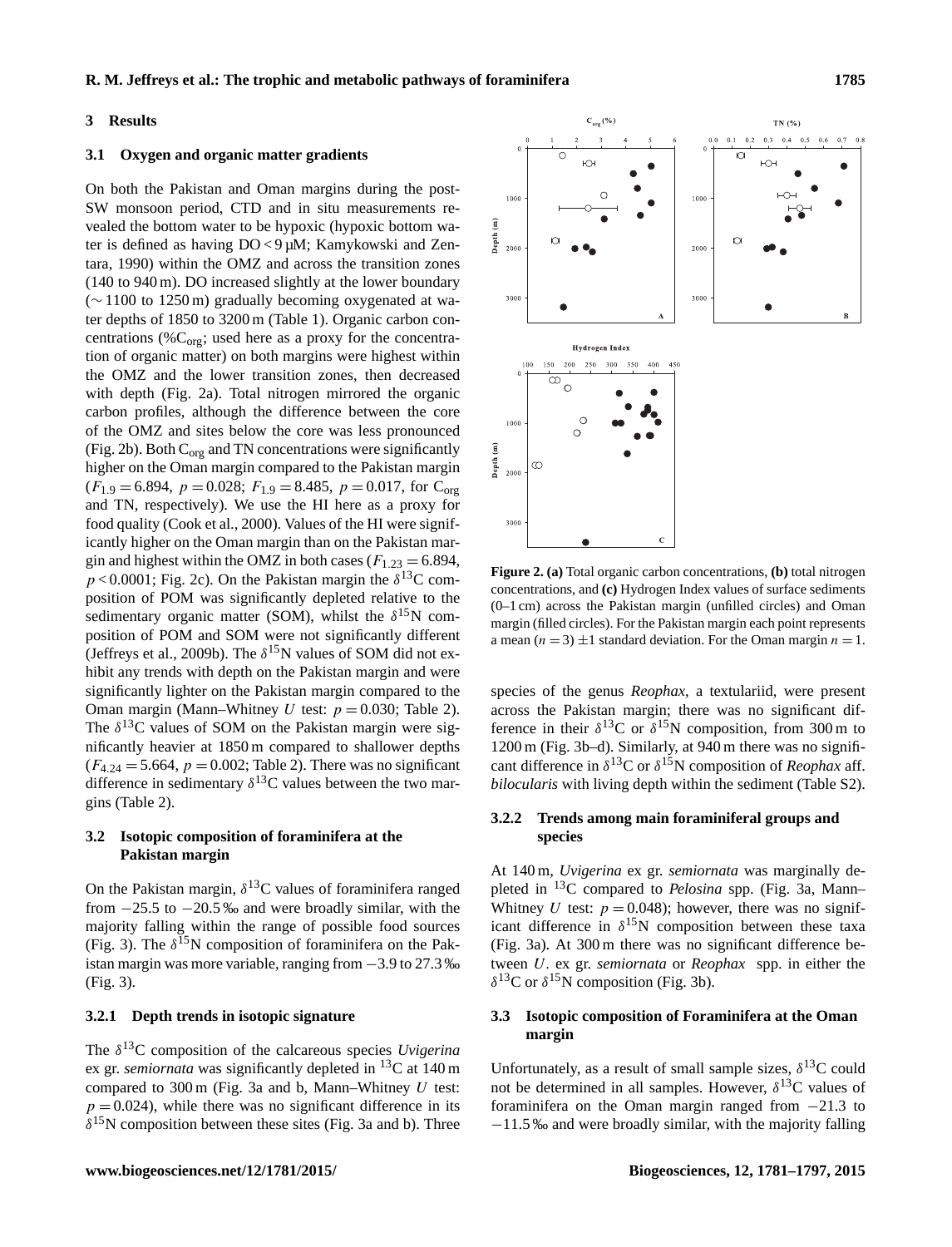| Margin   | Depth | Temperature<br>$(^{\circ}C)$ | CTD    | In situ        |
|----------|-------|------------------------------|--------|----------------|
|          | (m)   |                              | Oxygen | Oxygen         |
| Oman)    | 365   | 15.3                         | 6.5    | No data        |
| Oman)    | 504   | 12.9                         | 5.1    | No data        |
| Oman)    | 790   | 10.4                         | 5.8    | No data        |
| Oman)    | 1105  | 8.1                          | 9.2    | No data        |
| Oman     | 1390  | 6.1                          | 27.2   | No data        |
| Oman)    | 1414  | 5.9                          | 29.9   | No data        |
| Oman)    | 2030  | 3.1                          | 83.1   | No data        |
| Oman     | 3165  | 1.8                          | 105.6  | No data        |
| Pakistan | 140   | 18.2                         | 4.9    | $1.0 \pm 0.4$  |
| Pakistan | 300   | 14.8                         | 4.9    | $\sim 0.0$     |
| Pakistan | 940   | 9.3                          | 7.6    | $2.8 \pm 0.7$  |
| Pakistan | 1200  | 7.5                          | 15.6   | $12.6 \pm 0.3$ |
| Pakistan | 1850  | 3.7                          | 73.6   | $80.3 \pm 4.5$ |
|          |       |                              |        |                |

**Table 1.** Bottom-water oxygen concentrations in µM from the CTD SBE 43 sensor. In situ DO concentrations from the Pakistan margin during the post-monsoon are from a bottom lander fitted with Profilur microelectrodes; for details see Breuer et al. (2009).

**Table 2.** Stable isotope values of potential food sources in ‰. SOM = sediment organic matter (surface layer 0–1 cm); POM = particulate organic material from bottom water filters. Numbers in parentheses indicate  $\pm$  1standard deviation. For SOM and POM from the Pakistan margin  $n = 3$ , for SOM from the Oman margin  $n = 1$ .

| Margin   | Depth $(m)$ | $\delta^{13}$ C SOM | $\delta^{15}$ N SOM | $\delta^{13}$ C POM | $\delta^{15}$ N POM |
|----------|-------------|---------------------|---------------------|---------------------|---------------------|
| Oman     | 334         | $-21.3$             | 8.0                 | No data             | No data             |
| Oman     | 504         | $-17.2$             | 9.4                 | No data             | No data             |
| Oman     | 800         | $-21.3$             | 8.5                 | No data             | No data             |
| Oman     | 1093        | $-16.7$             | 8.3                 | No data             | No data             |
| Oman     | 2010        | $-20.3$             | 9.0                 | No data             | No data             |
| Oman     | 2075        | $-20.3$             | 8.7                 | No data             | No data             |
| Pakistan | 140         | $-20.3(0.1)$        | 7.7(1.2)            | $-23.4(1.3)$        | 8.5(0.7)            |
| Pakistan | 300         | $-20.6(0.3)$        | 8.6(0.9)            | $-24.0(1.6)$        | 8.4(1.0)            |
| Pakistan | 940         | $-20.7(0.3)$        | 7.9(0.3)            | $-23.4(0.9)$        | 8.3(1.0)            |
| Pakistan | 1200        | $-20.1(0.3)$        | 7.9(0.3)            | $-24.0(0.4)$        | 8.2(0.7)            |
| Pakistan | 1850        | $-19.9(0.3)$        | 7.9(0.3)            | $-22.9(1.1)$        | 8.1(1.3)            |

within the range of potential food sources (Figs. 4 and 5). The  $\delta^{15}$ N composition of foraminifera on the Oman margin was more variable, ranging from  $-7.8$  to 10.8‰ (Figs. 4 and 5).

## **3.3.1 Depth trends in isotopic signature**

Using the areas (i.e. B and C) and habitats (i.e. continental slopes, canyons and continental rises) defined by Billett et al. (2006, Fig. 1), we observed no significant difference in  $\delta^{13}$ C or  $\delta^{15}$ N composition of foraminifera between areas B and C. Similarly, we noted no significant difference in foraminiferal  $\delta^{15}N$  composition within area C between slope (363–789 m) and canyon sites (1103–1390 m). Owing to the limited data set, we were unable to test for differences in foraminiferal  $\delta^{13}$ C composition between these two habitats. Similarly, within area B we observed no significant difference in foraminiferal  $\delta^{15}$ N composition between 1414, 2030 and 3185 m (Figs. 4b and 5a).

Using the oxygen concentrations from the CTD and the definitions of Gooday et al. (2009) as a guide, we categorised the stations into distinct regions of the OMZ. The OMZ core (504 to 789 m;  $DO = 5.1$  to 6.3  $\mu$ M); the lower boundary (LB: 1103 to 1414 m;  $DO = 16.5$  to 29.9  $\mu$ M) and below the OMZ (2030 to 3185 m;  $DO = 90.6$  to 166  $\mu$ M). We observed no significant difference in  $\delta^{13}$ C composition between foraminifera from the lower OMZ boundary and those found below the OMZ (Figs. 4c and 5a). Foraminiferal  $\delta^{15}$ N composition did not differ significantly with depth (Figs. 4d and 5a). Similarly, foraminiferal  $\delta^{15}N$  composition did not differ significantly between the OMZ core, lower OMZ boundary or below the OMZ (Fig. 4d).

Calcareous foraminiferal  $\delta^{15}N$  compositions did not differ significantly across the Oman margin (Fig. 4d). Textulariids were depleted in  $^{15}N$  at the lower OMZ boundary  $(2.1\% \pm 1.4\%)$  compared to those found below the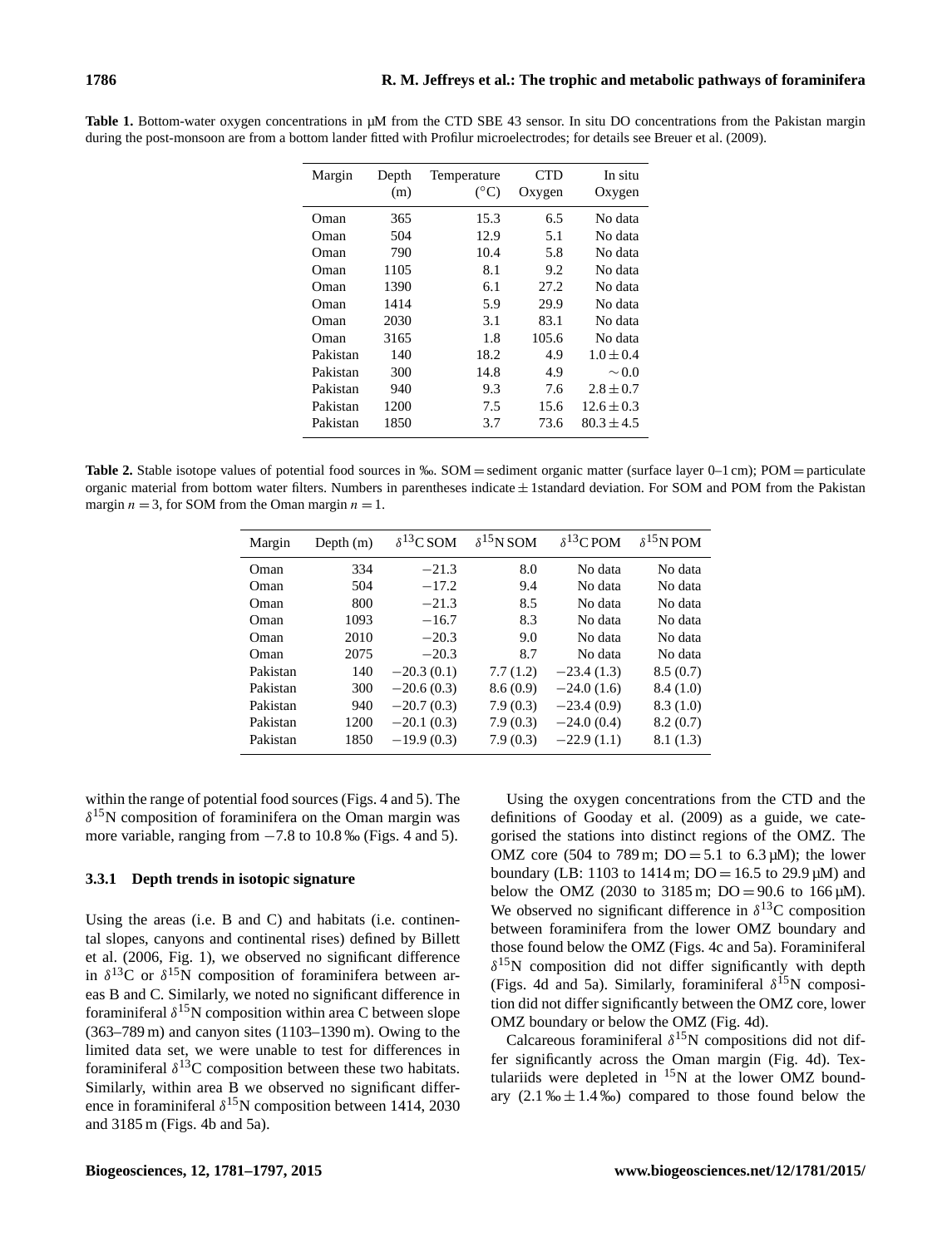

**Figure 3.** Species level, dual stable carbon nitrogen biplots of foraminifera ( $>$ 300  $\mu$ m) from the Pakistan margin: **(a)** 140 m **(b)** 300 m **(c)** 940 m **(d)** 1200 m **(e)** 1850 m. Each point denotes a single measurement. The isotopic composition of POM, SOM and jellyfish are also indicated. The solid line represents one trophic level above the maximum SOM value for each depth, assuming a trophic enrichment factor of 3.4 ‰ (Post, 2002). Legends are below the plots.

OMZ (water depths  $> 2000 \,\text{m}$ ;  $8.1\,\% \pm 5.1\,\%$  : Fig. 4d,  $F_{1.5} = 31.011, p = 0.003$ .

## **3.3.2 Trends among main foraminiferal groups**

The  $\delta^{13}$ C composition was not significantly different between foraminiferal groups (Fig. 4c). Similarly, the  $\delta^{15}$ N composition was not significantly different between foraminiferal groups across the whole margin (Fig. 4d). Calcareous foraminifera were significantly enriched in  $15N$  $(5.5\% \pm 2.2\% \cdot \cdot)$  compared to textulariids at the lower OMZ boundary  $(2.1\% \pm 1.4\% \cdot \cdot \cdot)$  Fig. 4d, water depths 1103 to 1414 m;  $F_{1,11} = 6.722$ ,  $p = 0.025$ ). Below the OMZ (water depths 2030 to 3185 m) no significant differences were observed in  $\delta^{15}$ N composition between agglutinated monothalamid, textulariid or calcareous species (Fig. 4d).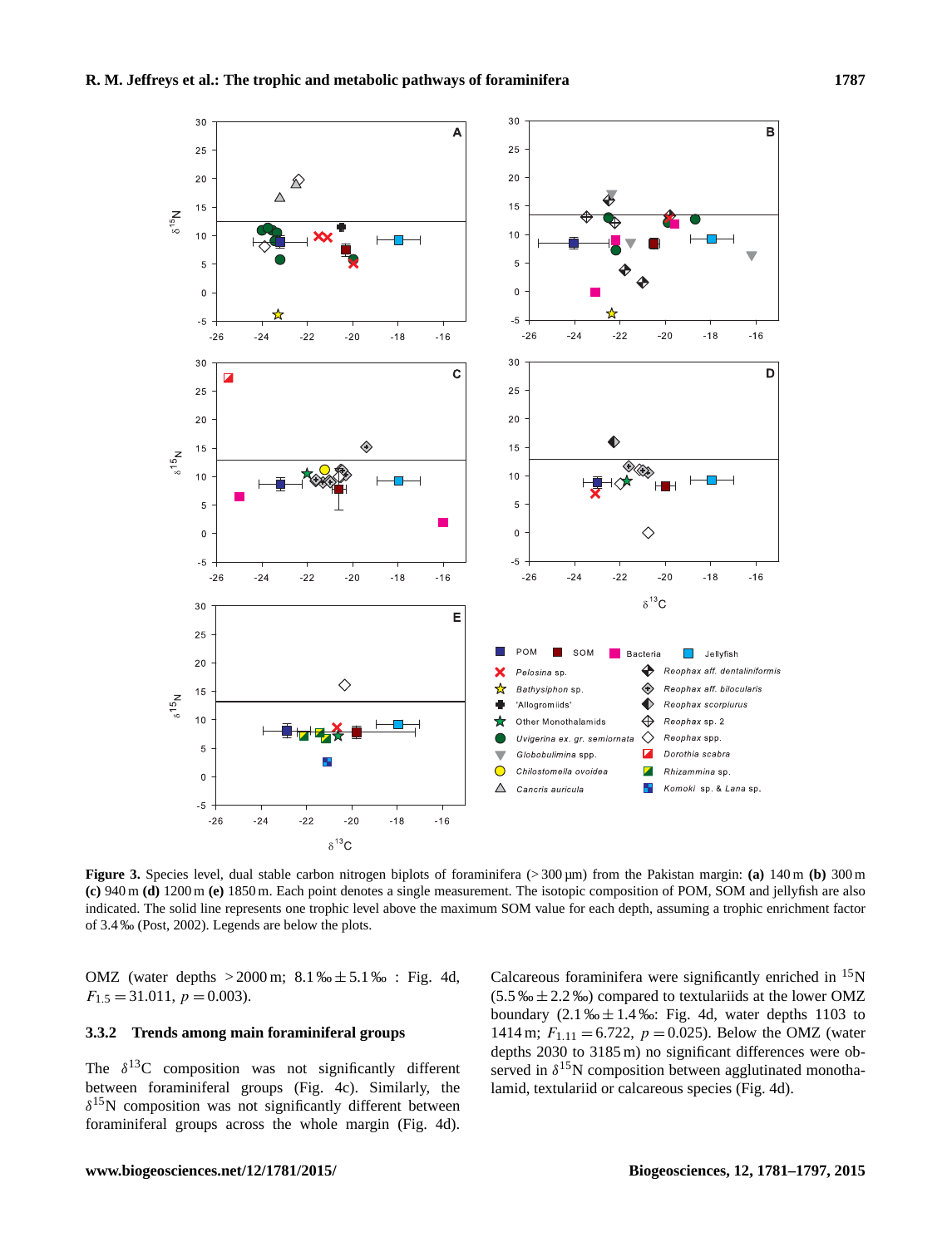

**Figure 4.** Stable carbon **(a, c)** and stable nitrogen **(b, d)** isotope composition of foraminifera plotted by foraminiferal grouping, from Pakistan margin **(a, b)** and Oman margin **(c, d)**. Light grey shaded areas represent the OMZ core, the solid line separates the lower OMZ boundary from stations below the OMZ (below the line). Note that the 140 m site was hypoxic during the late monsoon. All data shown are from the late/post monsoon period. Legends are below the plots.

# **3.4 Inter-margin differences in the isotopic composition of foraminifera**

There were significant differences in both foraminiferal  $\delta^{13}$ C and  $\delta^{15}$ N composition between the two margins (Mann–Whitney U test:  $p < 0.0001$  for both  $\delta^{13}C$  and  $\delta^{15}$ N, not accounting for foraminiferal groupings, water depth or oxygen concentration).  $\delta^{13}$ C values were enriched  $(\delta^{13}C = -19.9\% \text{ m} \pm 2.4\% \text{ s}; -21.7\% \text{ m} \pm 1.4\% \text{ s}),$ while  $\delta^{15}$ N values were depleted  $(\delta^{15}N = 5.4\% \text{ m} \pm 3.7\% \text{ m})$ ;  $10.2\% \pm 5.1\%$  at the Oman margin compared to the Pakistan margin, respectively.

There were no significant differences in the  $\delta^{15}$ N composition of foraminifera from the OMZ cores ( $O_2 = 5.1-5.8 \mu M$ at 504 to 789 m water depth on the Oman margin and 4.9 µM at 300 m on the Pakistan margin; Fig. 4b and d), nor from below the OMZ on both margins ( $O_2 = 83.1 \,\mu$ M at 2030 m water depth on the Oman margin and 73.6 µM at 1850 m on the Pakistan margin; Fig. 4b and d). However, foraminifera from below the OMZ on the Oman margin (2030 m) were significantly enriched in <sup>13</sup>C compared to those collected below the OMZ on the Pakistan margin at 1850 m (Fig. 4a and c,  $F_{1.17_3} = 5.627, p = 0.034$ .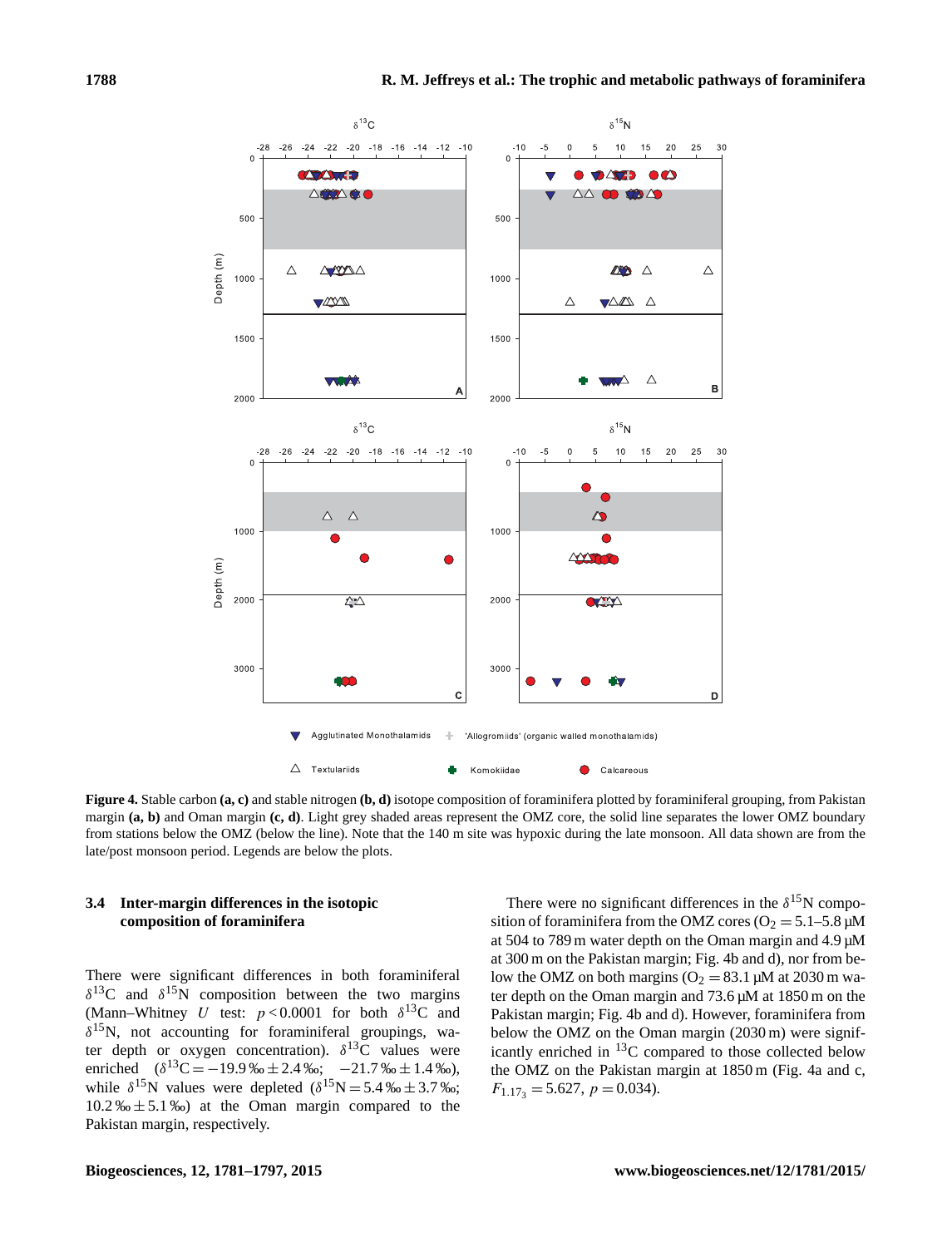

**Figure 5.** Dual stable carbon nitrogen biplots of foraminifera (> 300 µm) from the Oman margin. **(a)** Foraminifera plotted as a function of depth. **(b–d)** Foraminifera plotted as a function of species: **(b)** 789 to 1390 m, slope and canyon sites from area C; **(c)** 1414 & 2030 m, area B; **(d)** 3185 m, area B. Each point denotes a single measurement. The isotopic composition of SOM and jellyfish are indicated. The legends for plot A is to the right of the plot and for plots B to D are to the right of plot D.

Agglutinated monothalamid foraminifera had similar isotopic compositions on both margins (Fig. 4), while textulariids had significantly depleted  $\delta^{15}$ N values on the Oman margin  $(5.5\% \pm 3.0\% )$  compared to those on the Pakistan margin (10.8 ‰  $\pm$  5.2 ‰, Fig. 4b, d; Mann–Whitney U test:  $p < 0.0001$ ). The  $\delta^{13}$ C composition of textulariids was similar on both margins (Fig. 4a, c). The isotopic compositions of calcareous foraminifera on the Oman margin were significantly enriched in  ${}^{13}C$  and depleted in  ${}^{15}N$  compared to those on the Pakistan margin (Fig. 4;  $\delta^{13}$ C: Mann–Whitney U test:  $p = 0.011$ ;  $\delta^{15}$ N: Mann–Whitney U test:  $p < 0.0001$ ).

Differences in  $\delta^{15}$ N composition at species level (not accounting for depth) were also evident. *Uvigerina hollicki* (Oman,  $\delta^{15}N = 3.2\% \pm 7.6\%$ ) was depleted in <sup>15</sup>N compared to U. ex. gr. *semiornata* (Pakistan margin,  $\delta^{15}N = 10.1\% \pm 2.6\%$ ; Supporting information Table S2, Mann–Whitney U test: p < 0.030). Similarly, *Globobulimina* spp. (a mixture of *G. turgida* and *G. affinis*) were depleted in <sup>15</sup>N off Oman ( $\delta^{15}N = 4.9\% \pm 2.0\%$ ) compared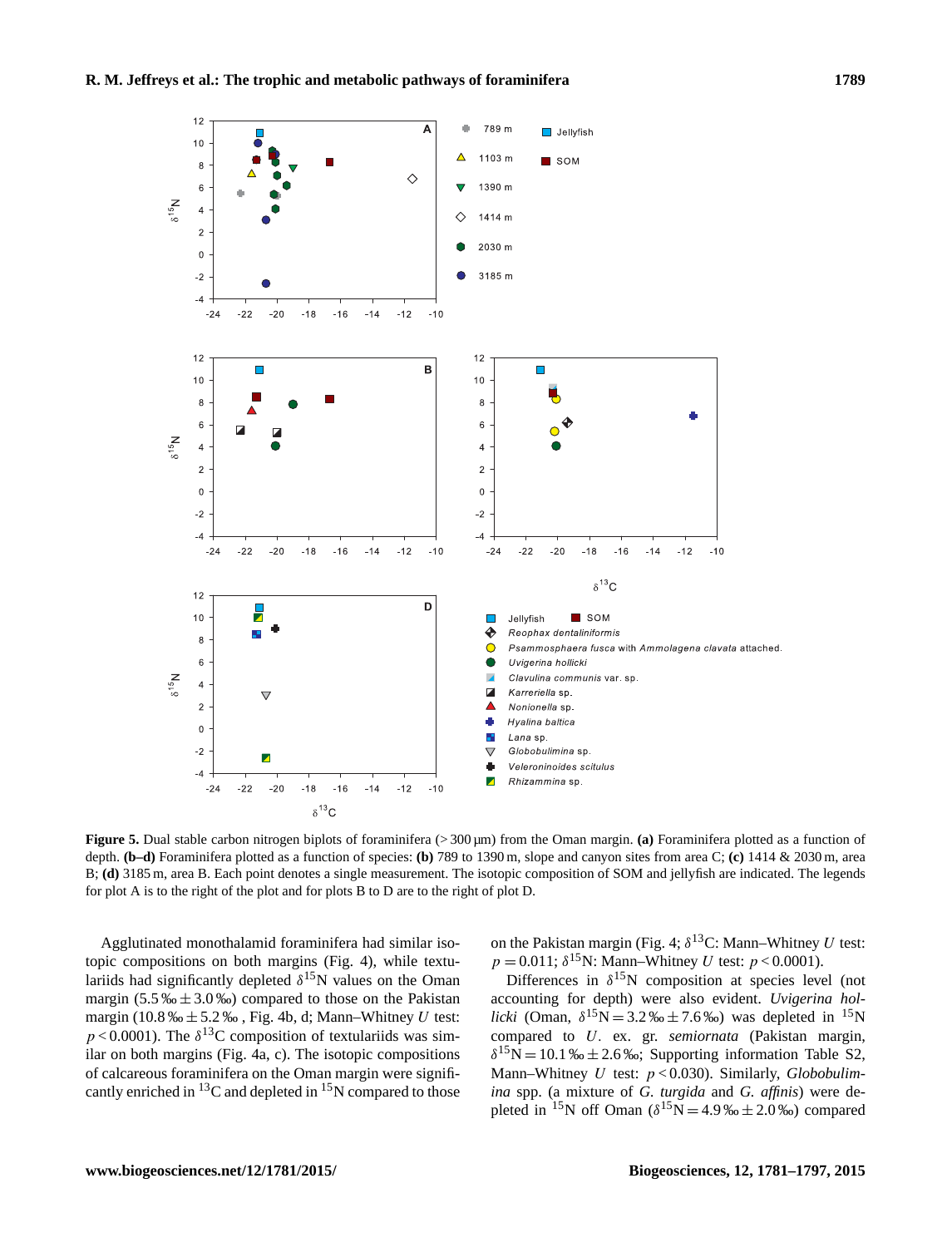to *G*. cf. *G. pyrula* off Pakistan  $(\delta^{15}N = 15.4\% \text{ m} \pm 5.0\% \text{ m})$ ; Table S2,  $F_{1.5} = 11.024$ ,  $p = 0.021$ ). The  $\delta^{15}$ N composition of *Reophax dentaliniformis* was similar on both margins (Supporting information Table S2: Pakistan  $\delta^{15}N = 8.7\% \text{m} \pm 7.1\%$ ; Oman  $\delta^{15}N = 4.9\% \text{m} \pm 3.7\%$ .

# **4 Discussion**

# **4.1 Methodological issues**

Different preservation methods were used for foraminifera collected at each margin (see Sect. 2.1). It has been shown that bulk freezing can lead to discrepancies in isotopic signatures as a result of cell lysis (Feuchtmayr and Grey, 2003; Dannheim et al., 2007). However, the discrepancies in  $\delta^{15}$ N values for bulk frozen material reported by these studies were inconsistent; Feuchtmayr and Grey (2003) reported an increase in  $\delta^{15}N$  values by 1 ‰, whereas Dannheim et al. (2007) reported a decrease in  $\delta^{15}N$  values by 1 ‰. The 1 ‰ discrepancy reported in  $\delta^{15}$ N values between bulk frozen sediments/water samples and organisms, which have been frozen directly as individuals, is within the analytical error of our study. We therefore do not expect that our methodologies will have significantly affected our results. Furthermore, the large range in  $\delta^{15}$ N values observed in foraminifera at both of the margins ( $-7.8$  to 10.8‰ for Oman and  $-3.9$ to 27.3 ‰ for Pakistan) suggests this is unlikely.

# **4.2 Oxygen dynamics and organic matter supply to the sediments**

This study was part of a comprehensive investigation of carbon cycling by benthic communities during different seasons (pre- and post- SW monsoon) and at different water depths (140–1850 m) across the Pakistan margin and from a biological survey conducted at the Oman margin during the post SW monsoon season at water depths of ∼ 360–3185 m. Detailed descriptions of the environmental conditions and benthic community structure at the Pakistan margin can be found in Brand and Griffiths (2009), Breuer et al. (2009), Cowie et al. (2009), Gooday et al. (2009), Jeffreys et al. (2009a, b) and Larkin and Gooday (2009). Descriptions of environmental conditions and benthic community structure at the Oman margin relevant to this study can be found in: Gooday et al. (2000), Smallwood and Wolff (2000) and Aranada da Silva and Gooday (2009). Below we give a brief overview of environmental conditions at both margins.

Oxygen profiles on both margins exhibited a sharp decline in concentration in the upper 200 m of the water column to an intense minimum, then increased gradually below ∼ 1000 m (Aranda da Silva and Gooday, 2009). DO concentrations in the core of the OMZ on the Pakistan margin (∼ 300 m) were lower than in the core on the Oman margin (∼ 400 m; Gooday et al., 2009). Upwelling intensity is greater off Oman, resulting in higher productivity and higher particulate fluxes compared to the Pakistan margin (Burkill et al., 1993; Haake et al., 1993; Nair et al., 1989). This is reflected in the abundance and quality of SOM, with higher  $C_{\text{org}}$ , TN concentrations and HI values on the Oman margin vs. the Pakistan margin. This suggests a greater input of fresh organic matter to the Oman margin or less heterotrophic reworking of POM in the water column, presumably leading to a more abundant food supply there.

Stable isotopic signatures of potential food sources, i.e. SOM and POM, were similar to those determined by Gaye-Haake et al. (2005), having  $\delta^{13}$ C values typical of midlatitude algae (Sackett et al., 1965), and were similar on both margins. Nitrogen isotopes of food sources are enriched in  $15N$ , which reflect denitrification in the region (Altabet et al., 1995; Cline and Kaplan, 1975; Gaye-Haake et al., 2005). Sediments on the Oman margin were enriched in  ${}^{15}N$ compared to those on the Pakistan margin. This observation is consistent with a greater proportion of terrestrial organic matter at the Pakistan margin, as shown by its higher C/ N ratios and concentrations of terrestrially derived fatty acids and alcohols relative to the Oman margin (Jeffreys et al., 2009a; Smallwood and Wolff, 2000; Table 3).

# **4.3 Spatial patterns in foraminiferal trophic ecology**

# **4.3.1 Depth trends**

The uniformity in the  $\delta^{15}$ N composition of food sources on the Pakistan margin is typical of upwelling margins impacted by OMZs (Cowie et al., 2009). This is also reflected in the isotopic composition of the foraminifera, as no bathymetric patterns in their  $\delta^{15}$ N values were apparent. The  $\delta^{13}$ C composition of SOM did exhibit spatial variability, being more enriched below the OMZ. This is consistent with Cowie et al. (2009), who suggested that the minimum in  $\delta^{13}$ C values observed within the OMZ core reflects a chemosynthetic bacterial imprint on the isotopic composition of SOM. We observed large filamentous bacteria with depleted  $\delta^{13}$ C values within the core and lower transition zone of the OMZ. Additionally, branched fatty acid concentrations, biomarkers for heterotrophic anaerobic bacteria (Gillan and Johns, 1986), were found in highest concentrations at 140 and 300 m during the post-SW monsoon on the Pakistan margin (Jeffreys et al., 2009a), consistent with an important bacterial contribution to SOM. The  $\delta^{13}$ C composition of the calcareous foraminifera *Uvigerina* ex. gr. *semiornata* reflected that of POM and SOM at the Pakistan margin. *Uvigerina* ex. gr. *semiornata* rapidly consumes fresh phytodetritus and has also been inferred to ingest sedimentary bacteria (Larkin et al., 2014; Woulds et al., 2007).

 $\delta^{15}$ N values of SOM were also invariant across the Oman margin, a pattern reflected in the foraminiferal  $\delta^{15}N$  compositions. On the other hand,  $\delta^{13}$ C values were spatially variable, being noticeably heavier at 500 and 1100 m. The presence of large falls of dead jellyfish both on the continental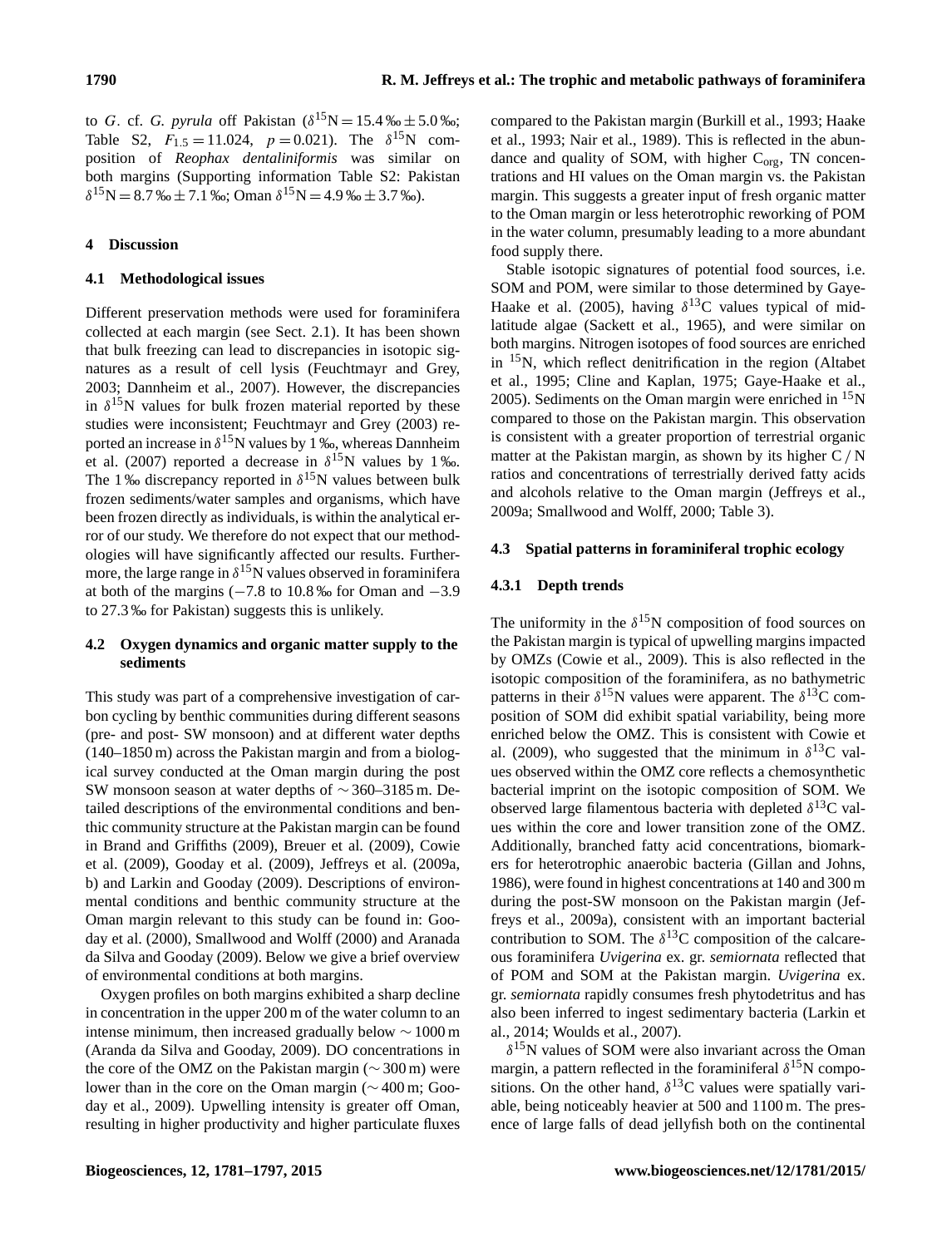**Table 3.** C/N ratios, total concentration (mg g<sup>-1</sup> of dry sediment) of HMW (> C<sub>24</sub>) fatty acids and n-alcohols of sedimentary organic matter (0–0.5 cm) from the Pakistan and Oman margins. Pakistan margin data are from Jeffreys et al. (2009a) and Oman margin data are from Smallwood and Wolff (2000). Numbers in parentheses are  $\pm 1$  standard deviation,  $n = 3$  for all samples.

| Oman Margin<br>Depth $(m)$ | C/N                                          | <b>HMW</b><br>Fatty acids                    | <b>HMW</b><br>n-alcohols                     | Pakistan Margin<br>Depth $(m)$    | C/N                                                      | <b>HMW</b><br>Fatty acids                                     | <b>HMW</b><br>n-alcohols                                    |
|----------------------------|----------------------------------------------|----------------------------------------------|----------------------------------------------|-----------------------------------|----------------------------------------------------------|---------------------------------------------------------------|-------------------------------------------------------------|
| 409<br>827<br>981<br>1254  | 8.0(0.5)<br>8.9(0.3)<br>9.5(0.1)<br>8.8(1.5) | 8.0(9.8)<br>5.1(4.0)<br>1.8(0.3)<br>4.1(2.9) | 3.6(1.6)<br>1.8(0.7)<br>0.5(0.3)<br>1.1(0.9) | 140<br>300<br>940<br>1200<br>1850 | 9.1(1.5)<br>9.7(1.1)<br>8.7(0.7)<br>8.8(0.9)<br>9.6(0.3) | 4.3(2.2)<br>13.3(3.1)<br>5.5(1.2)<br>14.5 (17.2)<br>155 (230) | 4.8(3.8)<br>7.3(5.1)<br>10.4(13.7)<br>2.2(2.8)<br>131 (199) |

slope/rise and in the canyons of the Oman margin at similar depths might provide an explanation for the enrichment of SOM (Billett et al., 2006). The largest aggregations of jellyfish covered by white bacterial mats, evidence of sulfide oxidation, were observed on the continental rise at the time of sampling (Billett et al., 2006). A chemosynthetic bacterial input derived from the anaerobic decomposition of jelly detritus could therefore have led to the enriched  $\delta^{13}$ C values observed at 500 m and 1100 m, as carbon fixation fuelled by energy derived from sulfide oxidation involving Rubisco II leads to enriched  $\delta^{13}$ C values of  $-9$  to  $-16\%$  (Robinson and Cavanaugh, 1995). The majority of foraminifera on the Oman margin had  $\delta^{13}$ C compositions typical of mid-latitude phytoplankton (Sackett et al., 1965) with the exception of *Hyalina baltica* at 1414 m, which had a  $\delta^{13}$ C composition of ∼ −12 ‰ , possibly through its utilisation of chemosynthetic bacteria as a food source. This station was located on the continental rise within area B, where decaying jellyfish, white bacterial mats and a thin layer  $\ll 10$  mm) of jelly slime covered the surface of the sediments (Billett et al., 2006).

### **4.3.2 Inter-margin differences**

The inter-margin spatial variability in the organic geochemistry of the sediments provides evidence of variability in the source, abundance and quality of organic matter. Foraminifera on the Oman margin were enriched in  ${}^{13}C$  compared to those on the Pakistan margin, this being driven primarily by the calcareous taxa. It is likely that at the Pakistan margin these foraminifera select for fresh phytodetrital material as their isotopic signatures closely match the POM. Similarly, foraminifera below the OMZ on the Pakistan margin were depleted in <sup>13</sup>C compared to those on the Oman margin. Phytodetritus was present on surficial sediments and within burrows at  $1850 \text{ m } (O_2 = 73.6 \text{ }\mu\text{M})$  below the OMZ at the Pakistan margin. Foraminifera below the OMZ at depths of 1850 m on the Pakistan margin fell between the range of  $\delta^{13}$ C values for POM and SOM and so it is likely that they were feeding on relatively fresh material. On the Oman margin at depths of 2030 m foraminifera closely reflected the SOM carbon isotopic signature and there was less variation in isotopic composition suggesting reduced variation in possible food sources.

The most noticeable expression of differences in the trophic ecology of the foraminifera between the two margins was the distinct divergence in stable nitrogen isotope signatures. At the Pakistan margin, ∼ 14 % of foraminifera had  $\delta^{15}$ N values enriched by more than one trophic level relative to SOM. These foraminifera may store nitrate in their vacuoles for respiration; in such cases, intracellular  $\delta^{15}$ N<sub>NO3</sub> values vary from 15 to 42 ‰ (Bernhard et al., 2012). The storage of intracellular nitrate for respiration is widespread among foraminifera and has been documented in species from anoxic sediments in a variety of habitats including OMZs (Glock et al., 2013; Bernhard et al., 2012; Pina-Ochoa et al., 2010; Prokopenko et al., 2011; Risgaard-Petersen et al., 2006). In this study, nitrate storage/respiration may occur in the calcareous species *Globobulimina* cf. *G. pyrula* and *Cancris auriculus* within the hypoxic core of the OMZ at 140 and 300 m. These species are known to be "nitrate collectors" (Pina-Ochoa et al., 2010). Textulariids were also enriched in <sup>15</sup>N, several species of *Reophax,* including R. aff. *dentaliniformis, R.* aff. *bilocularis, R. scorpiurus* and an unidentified species, had enriched  $\delta^{15}$ N values across the margin from the hypoxic core to the more oxygenated deeper site at 1850 m. Species of *Reophax* have not been observed to store nitrate (Pina-Ochoa et al., 2010). However, Pina-Ochoa et al. (2010) noted that only a few specimens were analysed while Bernhard et al. (2012) observed large variations in foraminiferal nitrate storage between individuals of the same species as well as between different species. *Dorothia scabra*, another textulariid, also from the lower OMZ transition zone at 940 m, had the most enriched  $\delta^{15}$ N value in the present study.

There are three possible mechanisms which would enable nitrate storage in these foraminifera: (1) transport of nitrate into the vacuoles from the surrounding porewaters as demonstrated by Koho et al. (2010), (2) symbiosis with bacterial denitrifiers, as observed in an allogromiid within the Santa Barbara basin (Bernhard et al., 2011) and (3) intracellular production either *de novo* or *via* nitrifying bacteria. It is unlikely that foraminifera or bacteria are able to produce ni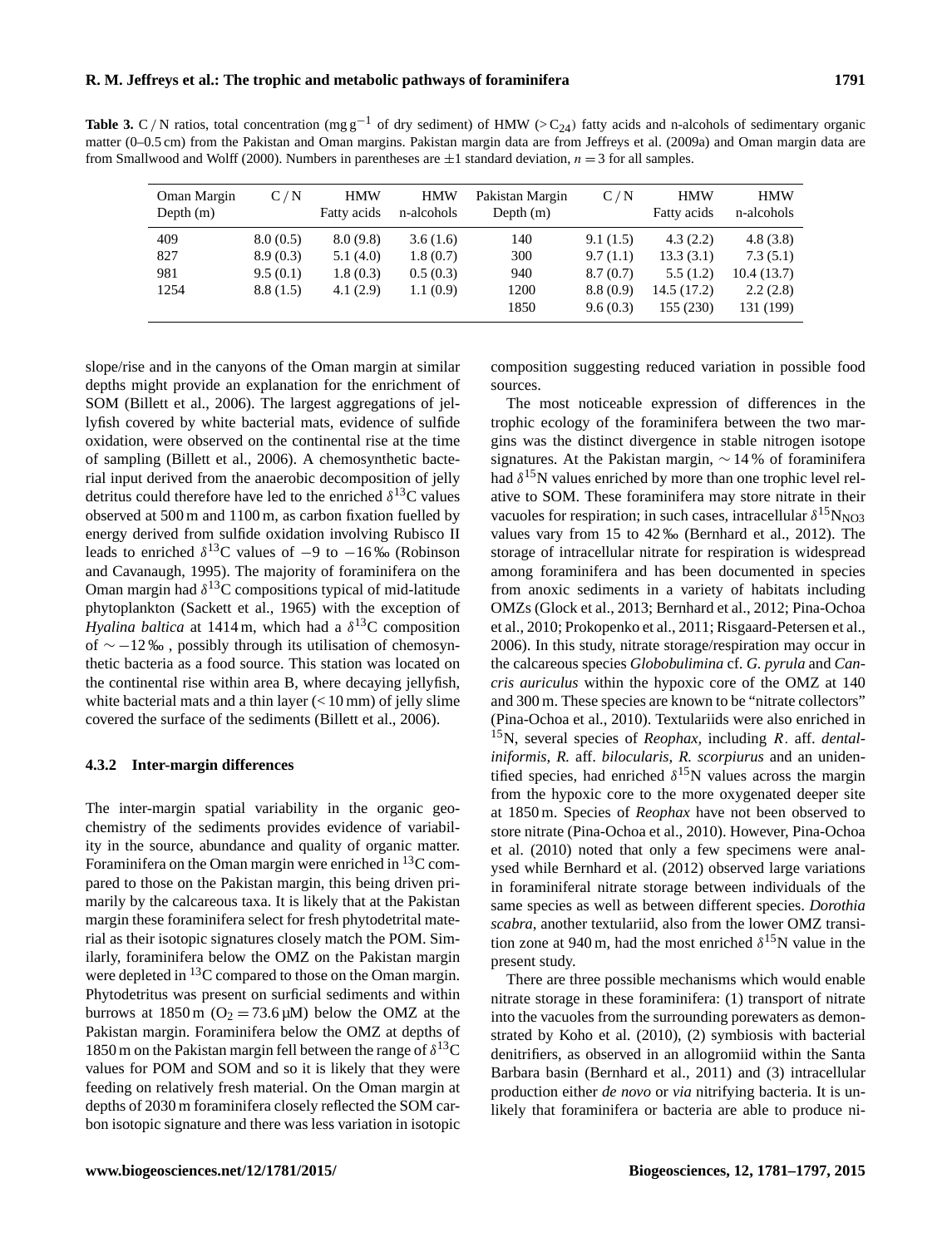trate via nitrification within the OMZ as this requires oxygen (Bernhard et al., 2012). Foraminifera found below the OMZ at fully oxygenated sites may be able to use this pathway. It is more likely that the foraminifera store nitrate and use either pathway (1) or (2), although we cannot discern the exact mechanism. Koho et al. (2010) have demonstrated that *Globobulimina* migrate through the sediment along a concentration gradient to access nitrate; the sediments of the Pakistan margin are a sink for nitrate (Woulds et al., 2009), so this is a plausible strategy.

In contrast, at the Oman margin, foraminifera were generally depleted in<sup>15</sup>N. Higher quality SOM at the Oman margin could lead to more efficient benthic remineralisation and higher rates of nutrient effluxes from sediment porewaters (Grandel et al., 2000) than at the Pakistan margin. Incomplete utilisation of  $N_{org}$  is known to result in isotopic fractionation producing isotopically depleted  $NH<sub>4</sub><sup>+</sup>$  and enriched SOM (Reynolds et al., 2007; Velinsky et al., 1991). Uptake of depleted inorganic nitrogen by foraminifera could lead to their relatively low  $\delta^{15}$ N values at the Oman margin.

At the time of sampling, large numbers of dead jellyfish (*Crambionella orsini*) were observed at the seafloor (Billett et al., 2006); this led to an increase in the standing stock of organic carbon, which was estimated at between 1.5 and  $78 \text{ g C m}^{-2}$  (Billett et al., 2006). Such a large deposition of organic matter could lead to large increases in rates of remineralisation. In mesocosm experiments, West et al. (2009), observed the rapid breakdown of dead jellyfish leading to a  $>$  450 % increase in the NH<sup>+</sup><sub>4</sub> flux from the sediments, which they attributed to bacterial decomposition. Live jellyfish are known to excrete large amounts of dissolved free amino acids  $(15 \text{ mg N g dw}^{-1} d^{-1})$ , alanine and glycine being the most abundant (Webb and Johannes, 1967). Furthermore, Macko and Estep (1984) demonstrated that bacterial cultures utilising alanine as a substrate become depleted in  ${}^{15}N$  by up to 12.9 ‰ relative to the substrate during deamination and produce a pool of  $NH_4^+$  depleted in <sup>15</sup>N. The jellyfish obtained from the Oman margin in this study had a  $\delta^{15}N$  value of 10.9‰, and foraminifera had  $\delta^{15}N$  values ranging from −7.0 to 10.8 ‰. We suggest that the observed isotopically light nitrogen signatures may result from feeding on bacteria associated with the jelly detritus. On the continental rise (areas B and C), a thin layer of jelly slime on the sediment underlain by a thin layer of black sediment suggested the presence of reduced sulfur species, which could be utilised by sulfur-oxidising bacteria. Oxygen minimum zones often support mats of large sulfur-oxidising bacteria, including *Thioploca, Beggiatoa, Thiomargarita* (Levin, 2003), and bacterial mats have been observed previously at the Oman margin (Levin et al., 1997). At the time of sample collection, bacterial mats were visible in still images across the Oman margin from depths of 1000 to 3300 m, colonising both single jellyfish and jelly detritus (Billett et al., 2006). Sulfuroxidising bacteria at cold seeps are characterised by depleted

 $\delta^{15}$ N signatures (Decker and Olu, 2011; Demopoulos et al., 2010; Levin and Michener, 2002). We do not have isotopic data for bacteria from the Oman margin, but bacteria from the Pakistan margin had  $\delta^{15}$ N values ranging from  $-0.4$  to 11.9 ‰, including *Thioploca* sp., which had a  $\delta^{15}N$  value of  $-0.1$  ‰. We suggest, therefore, that the depleted  $\delta^{15}$ N values of foraminifera on the Oman margin are a result of feeding on isotopically light bacteria associated with jelly detritus.

## **4.4 Foraminiferal feeding types: species level**

Gooday et al. (2008) review the trophic biology of deep-sea foraminifera based on feeding experiments, field observations, cellular stable isotope ratios and fatty acid analyses. They recognise the following general types, which should not be regarded as rigid categories: (A) herbivores (i.e. phytodetritus feeders), (B) opportunistic deposit feeders (omnivores), (C) intermediate- and deep-infaunal sediment deposit feeders, (D) stercomata-bearing species (likely deposit feeders), (E) monothalamous species that may be bacteriovores, and (F) suspension feeding epifaunal foraminifera. Using a combination of pulse-chase experiments and fatty acid biomarkers, Larkin (2006) recognised two trophic types among Pakistan margin foraminifera (> 300 µm fraction): (i) phytophagous species that consume fresh phytodetritus and (ii) unselective deposit feeders. These are equivalent to types A and B identified by Gooday et al. (2008). The present study included species representative of all six of the trophic groups recognised by Gooday et al. (2008). Our stable isotope analyses spanned a wide range, as previously observed for foraminifera at both bathyal and abyssal depths (Enge et al., 2011; Iken et al., 2001; Nomaki et al., 2008). These results indicate that the Arabian Sea foraminifera include: (1) those that derive carbon and nitrogen principally from fresh organic matter (phytodetritus) when available, i.e. opportunistic deposit feeders, (2) consumers of more degraded organic matter, unselective deposit feeders and (3) bacteriovores.

## **4.4.1 Opportunistic deposit feeders**

The carbon isotopic compositions of the majority of foraminifera mirrored POM and SOM, suggesting both selective ingestion of phytodetritus during periods and at sites where it is available and ingestion of SOM at other times. Natural observations and pulse-chase experiments in conjunction with fatty acid analyses have shown that foraminifera are important consumers of phytodetritus (Gooday, 1988; Moodley et al., 2002; Nomaki et al., 2005; Suhr et al., 2003) and, at least at the Pakistan margin, are as important as bacteria in the processing of organic matter (Woulds et al., 2007). The stable carbon and nitrogen isotope values of *Uvigerina* ex. gr. *semiornata* at 140 m on the Pakistan margin reflect those of POM and are consistent with selective deposit feeding on phytodetritus. Stable carbon isotope values of U.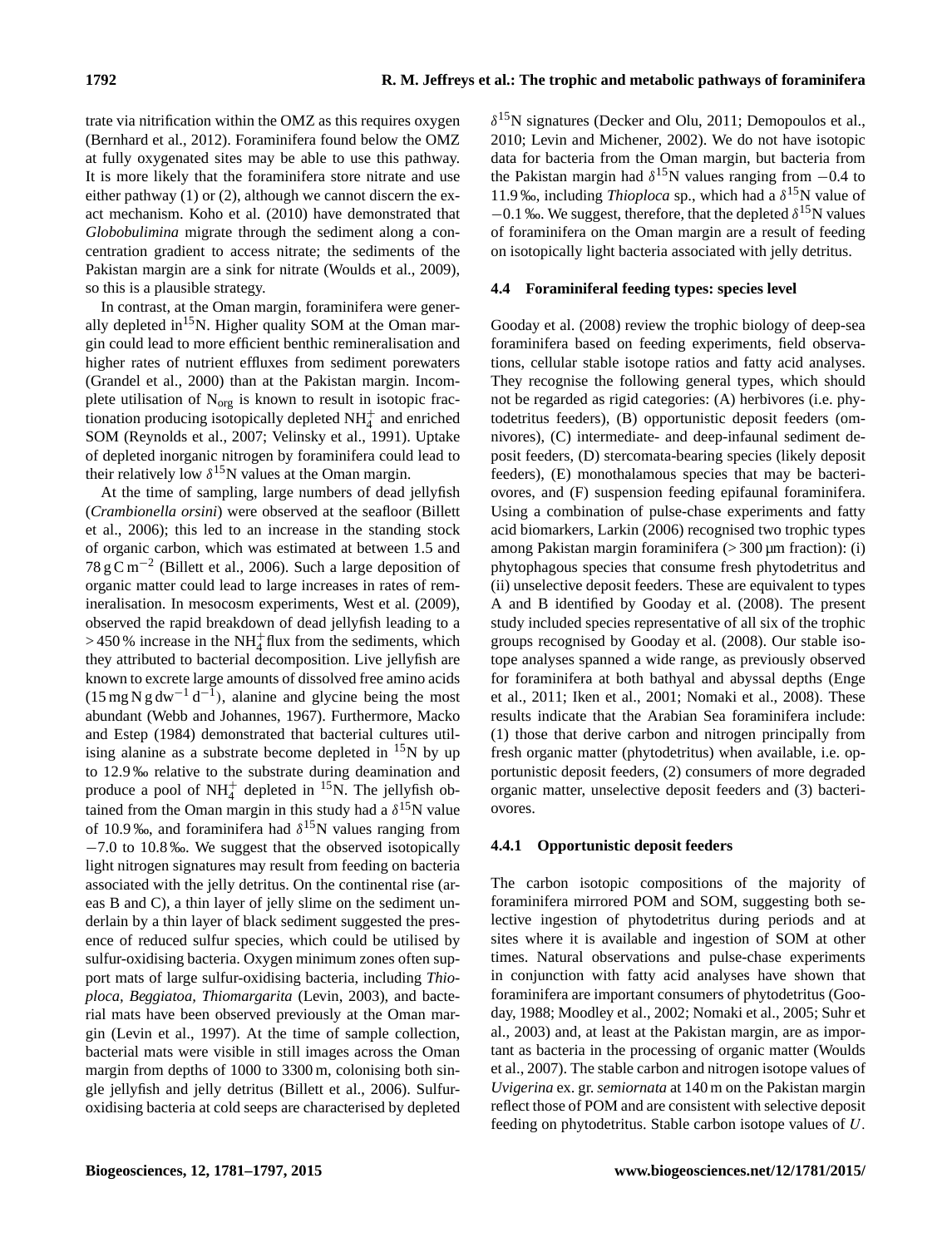ex. gr. *semiornata* and *Globobulimina* cf. *G. pyrula* at 300 m on the Pakistan margin were more enriched than those of U. ex. gr. *semiornata* at 140 m, which suggests a lower supply of phytodetritus at 300 m. Sedimentary fatty acid distributions support this, with relative concentrations of fatty acids indicative of phytodetritus inputs being higher at 140 m compared to 300 m, albeit with seasonal variations (Jeffreys et al., 2009a). Both U. ex. gr. *semiornata* and G. cf. *G. pyrula* can be classed as omnivores taking advantage of phytodetritus when available and feeding on SOM when phytodetritus is absent (Nomaki et al., 2005). At the Oman margin, *Uvigerina hollicki* and *Globobulimina* sp. both appear to feed on fresh phytodetrital material, having  $\delta^{13}$ C compositions nearer to the pelagic jellyfish than to SOM. The carbon isotope values of *Uvigerina* and *Globobulimina* on both margins were consistent with values observed for these genera at Sagami Bay (Nomaki et al., 2008). Similarly, the calcareous foraminifera *Cancris auriculus* (Pakistan) and *Nonionella* sp. (Oman) also had  $\delta^{13}$ C compositions consistent with feeding on phytodetritus.

The agglutinated monothalamid *Bathysiphon* sp. nov., present at 140 m and 300 m on the Pakistan margin, appears to derive its carbon requirements from fresh phytodetrial material with its  $\delta^{13}$ C values closely resembling POM. This is in agreement with Gooday et al. (2002), who concluded from fatty acid analyses that *Bathysiphon capillare* feeds on a diet that includes phytodetritus. Similarly, a mixture of monothalamid foraminifera (including *Bathysiphon* sp. nov., *Hyperammina* sp. and *Nodellum* sp.) from 940 and 1200 m appear to derive carbon from sedimenting POM. Species of the textulariid genus *Reophax* spp. also appear to feed on sedimenting POM at 140 m on the Pakistan margin.

## **4.4.2 Unselective feeders**

Unselective feeders include epifaunal suspension feeders, intermediate- and deep-infaunal sediment deposit feeders, and stercomata-bearing species (Gooday et al., 2008). The only epifaunal suspension feeder in our material was *Pelosina* sp., which was observed across the Pakistan margin from 140 to 1850 m. The  $\delta^{13}$ C values of *Pelosina* sp. fell between POM and SOM at both 140 and 1850 m but closer to SOM at 300 m and closer to POM at 1200 m. We suggest that *Pelosina* sp. found on the Pakistan margin is a passive suspension feeder trapping both fresh and degraded organic matter, which would explain the variation in  $\delta^{13}$ C values of this foraminifera across the margin. The  $\delta^{15}N$  values of *Pelosina* sp. were also variable and generally within one trophic level (assuming a trophic enrichment factor of 2.2 to 3.4 ‰; McCutchan et al., 2003; Post, 2002) of POM and SOM; however, some values fell below the POM and SOM suggesting a bacterial component to the diet.

Several groups of foraminifera on both margins are known to accumulate stercomata: "allogromiids" (organic-walled monothalamids), *Rhizammina* sp., the komokiacean *Lana* sp. and other komokiaceans. The isotopic composition of *Rhizammina* sp. was similar at the Pakistan margin and at the Porcupine Abyssal Plain (PAP) in the NE Atlantic (Iken et al., 2001);  $\delta^{13}$ C data were consistent with feeding on POM/SOM, while isotopically light  $\delta^{15}N$  values could reflect a bacterial component in the diet. Similarly, at 3185 m depth at the Oman margin, where jelly detritus was observed on the sediment surface, the  $\delta^{13}$ C composition of *Rhizammina* sp. was consistent with feeding on POM/SOM, while the wide range of  $\delta^{15}N$  values suggested ingestion of POM/SOM and bacteria associated with jelly detritus. On both margins, various komokiacean species exhibited consistent isotopic patterns similar to those reported at the PAP (Iken et al., 2001), reflecting probable utilisation of POM/SOM and bacteria. An "allogromiid" at 140 m at the Pakistan margin had a  $\delta^{15}N$ value one trophic level above that of the sediment and a  $\delta^{13}$ C value close to that of SOM, suggesting that it was feeding on SOM. "Farming" of bacteria associated with the stercomata of foraminifera has been proposed as a feeding strategy by Tendal (1979). Although this has yet to be confirmed, we cannot discount the influence of stercomata or test particles on the isotopic signatures of these agglutinated taxa.

Intermediate and deep-infaunal deposit feeders include *Chilostomella ovoidea* and various textulariids. The majority of the foraminifera in this study were located in the top centimetre of sediment. However, *C. ovoidea, Dorothia scabra* and *Reophax* aff. *bilocularis* were found in deeper layers (2– 10 cm) at 940 m. *Reophax* aff. *bilocularis* was located at 0– 2, 2–5, and 5–10 cm with no change in isotopic composition with depth. This, coupled with isotopic signatures falling between POM and SOM, suggest this species is an unselective deposit feeder. Similarly, species of *Reophax* from other sites on the Pakistan margin have intermediate  $\delta^{13}$ C values, suggesting that they are also unselective deposit feeders, except at 140 m where signatures indicate consumption of phytodetritus. *Chilostomella oolina* is known to feed unselectively on both algae and bacteria (Nomaki et al., 2006), consistent with the isotope values for this species reported in the present study. At the Oman margin, the isotopic composition of *Reophax dentaliniformis* and the monothalamid *Psammosphaera fusca* (which had another monothalamid species, *Ammolagena clavata,* attached to its surface) also closely resembled that of SOM, suggesting unselective deposit feeding.

#### **4.4.3 Bacteriovores**

Some shallow-water foraminifera are known to consume bacteria (e.g. Mojtahid et al., 2011). On the other hand, there is little direct evidence for active predation by deepsea foraminifera on bacteria (Nomaki et al., 2006). However, our stable isotope data suggest that some deep-sea species do include bacteria in their diets. On the Pakistan margin large sheathed filamentous bacteria ( $\geq 300 \,\mu m$ ) occurred within the OMZ at depths of 300 and 940 m (this study) and across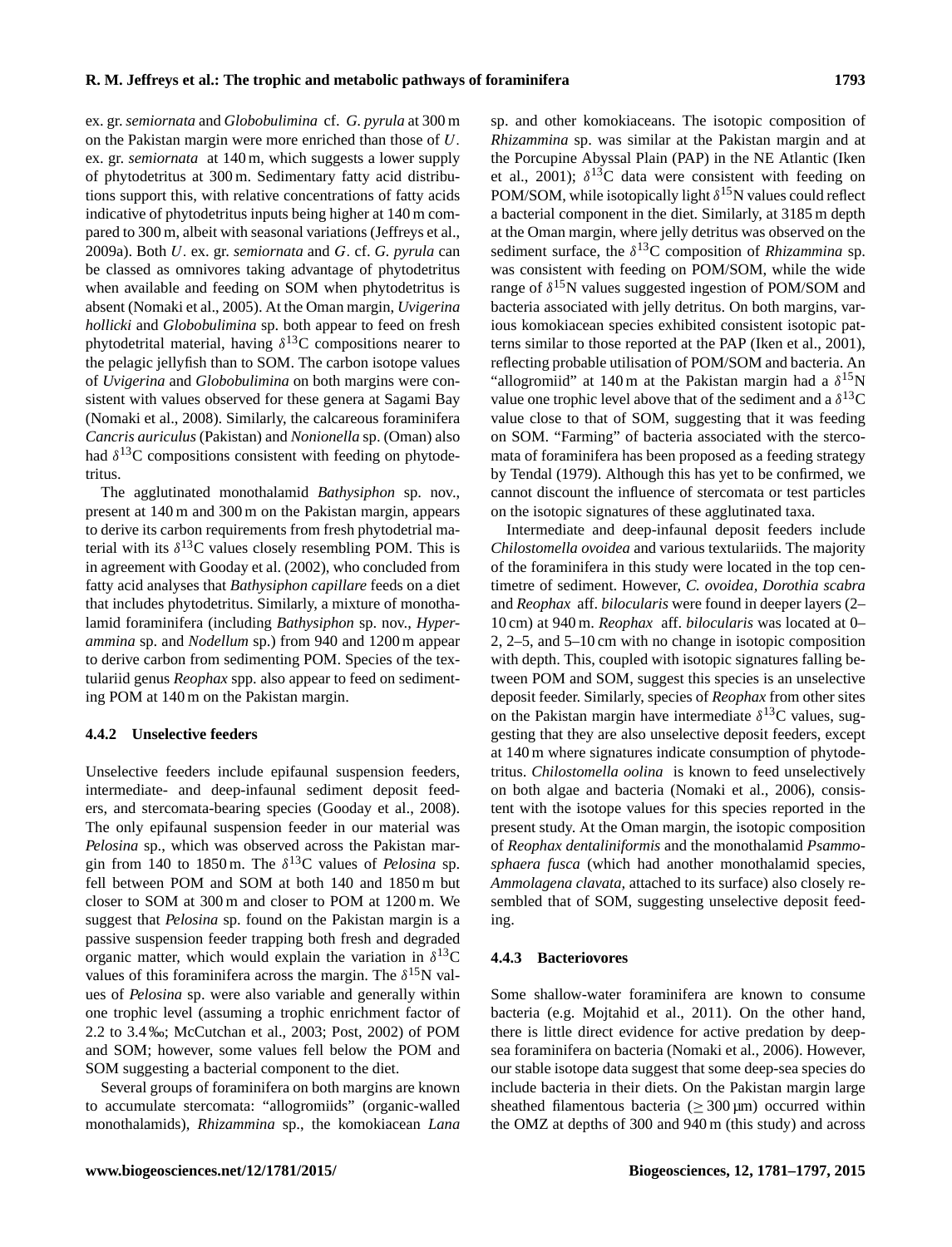the lower OMZ transition zone from depths of 700 to 1000 m (Jeffreys et al., 2012), while bacterial mats were associated with jelly detritus on the Oman margin (Billett et al., 2006). Filamentous bacteria at 300 and 940 m generally had depleted  $\delta^{15}$ N values (0 to 5‰), whilst two filaments from  $300 \text{ m}$  were enriched in  $^{15}$ N with respect to POM and SOM. The variation in bacterial isotopic signatures reflects the large isotopic shifts that have been observed in both autotrophic and heterotrophic bacteria (Macko et al., 1987; McGoldrick et al., 2008). Depleted  $\delta^{15}$ N and  $\delta^{13}$ C values derived from the monothalamid *Bathysiphon* sp. at 140 and 300 m suggested that it was feeding on isotopically depleted bacteria. Fatty acid biomarkers ascribed to bacteria were present in *Bathysiphon* sp. nov.1 at 300 m on the Pakistan margin (Larkin, 2006). Bacterial biomarkers have also been noted in B. *capillare* in the NE Atlantic (Gooday et al., 2002). We suggest that the isotopic signatures of *Bathysiphon* sp. nov. in this study may reflect a bacterial component to the diet. *Reophax* aff. *dentaliniformis* and *Globobulimina* cf. *G. pyrula* also had depleted δ <sup>15</sup>N values, implying a bacterial food source. Foraminifera with depleted  $\delta^{15}$ N values were observed both at the lower OMZ boundary and below the OMZ.

Sulfur oxidising/denitrifying filamentous bacteria in the genus *Thioploca* can form conspicuous mats on the surface of OMZ sediments (Cowie and Levin, 2009; Levin et al., 1997; Schmaljohann et al., 2001). Recently, Prokopenko et al. (2013) demonstrated a consortium between *Thioploca* and anammox bacteria in anoxic sediments of the Soledad basin at the Mexican Pacific margin. At the Pakistan margin, bacterial sheaths have been observed entangled in a network of foraminiferal rhizopodia (Schmaljohann et al., 2001). At the Oman margin 74 % of foraminifera had  $\delta^{15}N$  compositions falling below the  $\delta^{15}$ N values of the sediments. These observations suggest that bacteria may provide foraminifera with essential nutrients on both margins.

## **5 Conclusions**

Arabian Sea foraminifera appear to exploit a variety of food sources and metabolic pathways. Most utilise carbon and nitrogen from photosynthetic food sources. Depleted ("isotopically light") foraminiferal  $\delta^{15}N$  values implies some feeding on bacteria. Isotopically light foraminifera were more common at the Oman margin where a large, recently deposited jellyfish fall had led to the development of bacterial mats (Billett et al., 2006). Enriched  $\delta^{15}$ N compositions of foraminifera from the Pakistan margin provide evidence for intracellular nitrate collection/respiration, which was not apparent at the Oman margin. Differences in the isotopic compositions of foraminifera between the two margins may reflect processes in overlying primary production, oxygen concentrations and nitrogen dynamics at the two margins. Using stable isotopes we have demonstrated a tight coupling between foraminiferal trophic ecology and metabolic processes associated with the presence of organic matter and its subsequent breakdown. Understanding the trophic and metabolic ecology of foraminifera is important for understanding benthic food webs as these protists are an important trophic link to metazoan fauna (Nomaki et al., 2008) and their distinct isotopic signatures can be passed further up the food web.

# **The Supplement related to this article is available online at [doi:10.5194/bg-12-1781-2015-supplement.](http://dx.doi.org/10.5194/bg-12-1781-2015-supplement)**

*Acknowledgements.* We thank the Master, Crew of the RRS *Charles Darwin* and the scientists who participated in CD143, CD146 and CD151 for their help in collection of the material, particularly Christine Whitcraft, Ana Aranda da Silva and Lisa Levin. We would like to thank Brian Bett for producing the maps in Fig. 1. We are grateful to Greg Cowie, David Harris and Georges Paradis, for the stable isotope analyses. Thanks also to Sabena Blackbird for assistance with elemental analyses. Stable isotopic analyses were carried out by the MSI Analytical Lab (Marine Science Institute, University of California) and the laboratory of David Harris (UC Davis) and Greg Cowie (University of Edinburgh). We thank Claire Mahaffey for useful discussions regarding nitrogen cycling. We are grateful to two anonymous reviewers for their helpful comments on the paper. This work was supported by the Natural Environment Research Council, UK (NER/A/S/2000/01381 and NE/F011024/1).

Edited by: H. Kitazato

## **References**

- Altabet, M. A., Francois, R., Murray, D. W. and Prell, W. L.: Climate-related variations in denitrification in the Arabian Sea from sediment  ${}^{15}N / {}^{14}N$  ratios, Nature, 373, 506–509, 1995.
- Aranada da Silva, A. and Gooday, A. J.: Large organic-walled Protista (*Gromia*) in the Arabian Sea Density, diversity, distribution and ecology, Deep-Sea Res. Pt. II, 56, 422–433, 2009.
- Bernhard, J. M., Edgcomb, V. P., Casciotti, K. L., McIlvin, M. R., and Beaudoin, D. J.: Denitrification likely catalyzed by endobionts in an allogromiid foraminifer, ISME J., 6, 951–960, 2011.
- Bernhard, J. M., Casciotti, K. L., McIlvin, M. R., Beaudoin, D. J., Visscher, P. T., and Edgcomb, V. P.: Potential importance of physiologically diverse benthic foraminifera in sedimentary nitrate storage and respiration, J. Geophys. Res., 117, G03002, doi[:10.1029/2012JG001949,](http://dx.doi.org/10.1029/2012JG001949) 2012.
- Billett, D., Lampitt, R., Rice, A., and Mantoura, R.: Seasonal Sedimentation of Phytoplankton to the Deep-Sea Benthos, Nature, 302, 520–522, 1983.
- Billett, D. S. M., Bett, B. J., Jacobs, C. L., Rouse, I. P., and Wigham, B. D.: Mass deposition of jellyfish in the deep Arabian Sea, Limnol. Oceanogr., 51, 2077–2083, 2006.
- Brand, T. D. and Griffiths, C.: Seasonality in the hydrography and biogeochemistry across the Pakistan margin of the NE Arabian Sea, Deep-Sea Res. Pt. II, 56, 283–295, 2009.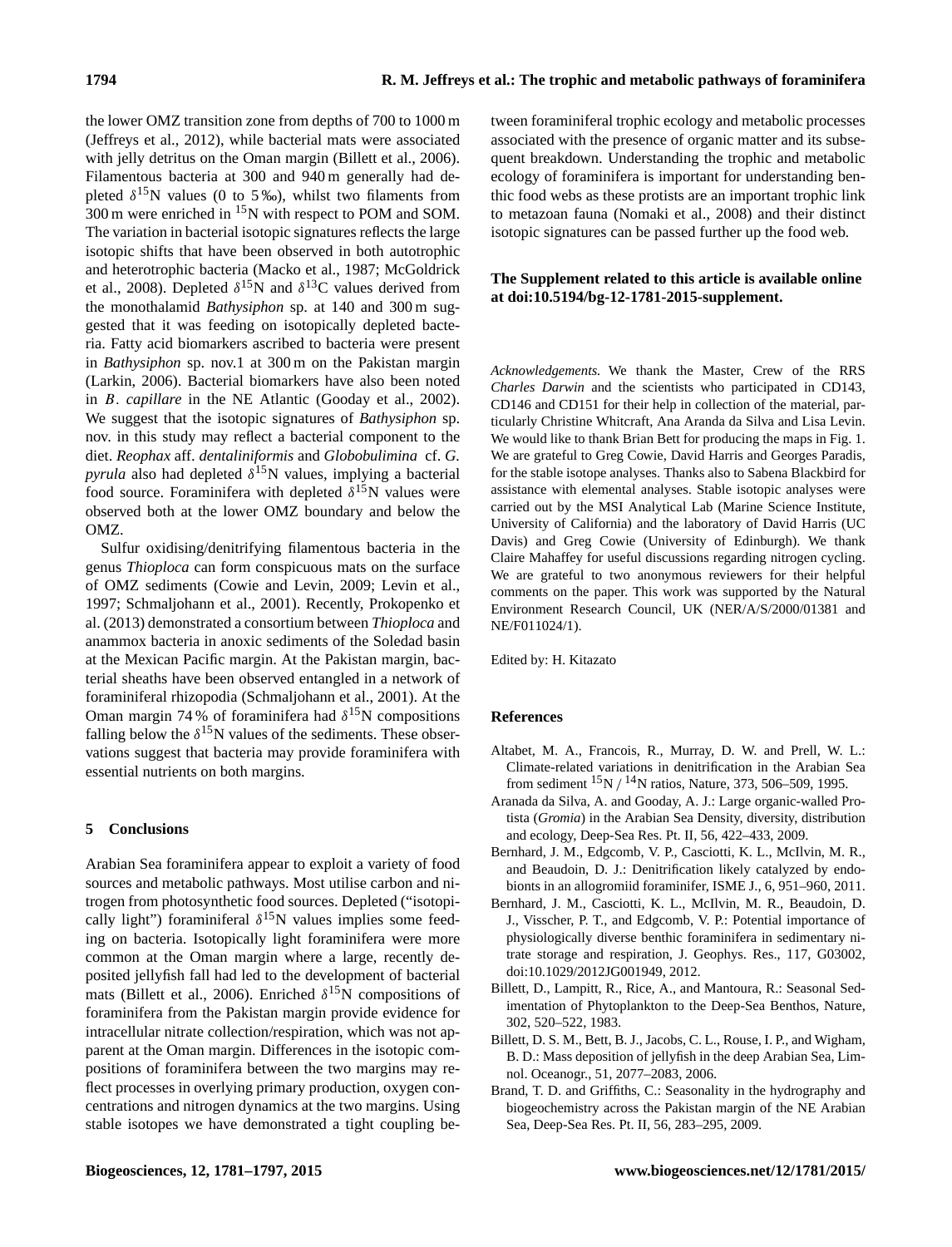- Brandes, J., Devol, A., Yoshinari, T., Jayakumar, D., and Naqvi, S.: Isotopic composition of nitrate in the central Arabian Sea and eastern tropical North Pacific: A tracer for mixing and nitrogen cycles, Limnol. Oceanogr., 43, 1680–1689, 1998.
- Breuer, E. R., Law, G. T. W., Woulds, C., Cowie, G. L., Shimmield, G. B., Peppe, O., Schwartz, M., and Mckinlay, S.: Sedimentary oxygen consumption and microdistribution at sites across the Arabian Sea oxygen minimum zone (Pakistan margin), Deep-Sea Res. Pt. II, 56, 296–304, 2009.
- Brooks, J. M., Kennicutt, M. C., Fisher, C. R., Macko, S. A., Cole, K., Childress, J. J., Bidigare, R. R., and Vetter, R. D.: Deep-Sea Hydrocarbon Seep Communities: Evidence for Energy and Nutritional Carbon Sources, Science, 238, 1138–1142, 1987.
- Burkill, P. H., Mantoura, R., and Owens, N.: Biogeochemical cycling in the northwestern Indian Ocean: A brief overview, Deep-Sea Res. Pt. II, 40, 643–649, 1993.
- Campbell, B., Stein, J., and Cary, S.: Evidence of chemolithoautotrophy in the bacterial community associated with Alvinella pompejana, a hydrothermal vent polychaete, Appl. Environ. Microb., 69, 5070–5078, 2003.
- Cline, J. D. and Kaplan, I. R.: Isotopic fractionation of dissolved nitrate during denitrification in the eastern tropical north pacific ocean, Mar. Chem., 3, 271–299, 1975.
- Cook, A., John D Lambshead, P., Hawkins, L., Mitchell, N., and Levin, L.: Nematode abundance at the oxygen minimum zone in the Arabian Sea, Deep-Sea Res. Pt. II, 47, 75–85, 2000.
- Cowie, G.: The biogeochemistry of Arabian Sea surficial sediments: A review of recent studies, Prog. Oceanogr., 65, 260–289, 2005.
- Cowie, G., Calvert, S., Pedersen, T., Schulz, H., and Rad, von, U.: Organic content and preservational controls in surficial shelf and slope sediments from the Arabian Sea (Pakistan margin), Mar. Geol., 161, 23–38, 1999.
- Cowie, G. L. and Levin, L. A.: Benthic biological and biogeochemical patterns and processes across an oxygen minimum zone (Pakistan margin, NE Arabian Sea), Deep-Sea Res. Pt. II, 56, 261– 270, 2009.
- Cowie, G. L., Mowbray, S., Lewis, M., Matheson, H., and Mckenzie, R.: Carbon and nitrogen elemental and stable isotopic compositions of surficial sediments from the Pakistan margin of the Arabian Sea, Deep-Sea Res. Pt. II, 56, 271–282, 2009.
- Dannheim, J., Struck, U. and Brey, T.: Does sample bulk freezing affect stable isotope ratios of infaunal macrozoobenthos?, J. Exp. Mar. Bio. Ecol., 351, 37–41, 2007.
- Decker, C. and Olu, K.: Habitat heterogeneity influences cold-seep macrofaunal communities within and among seeps along the Norwegian margin – Part 2: contribution of chemosynthesis and nutritional patterns, Mar. Ecol., 33, 231–245, 2011.
- Demopoulos, A. W. J., Gualtieri, D., and Kovacs, K.: Food-web structure of seep sediment macrobenthos from the Gulf of Mexico, Deep-Sea Res. Pt. II, 57, 1972–1981, 2010.
- DeNiro, M. J. and Epstein, S.: Influence of diet on the distribution of carbon isotopes in animals, Geochim. Cosmochim. Ac., 42, 495–506, 1978.
- DeNiro, M. and Epstein, S.: Influence of Diet on the Distribution of Nitrogen Isotopes in Animals, Geochim. Cosmochim. Ac., 45, 341–351, 1981.
- Enge, A., Nomaki, H., Ogawa, N., Witte, U., Moeseneder, M., Lavik, G., Ohkouchi, N., Kitazato, H., Kučera, M., and Heinz, P.: Response of the benthic foraminiferal community to a simu-

lated short-term phytodetritus pulse in the abyssal North Pacific, Mar. Ecol.-Prog. Ser., 438, 129–142, 2011.

- Feuchtmayr, H. and Grey, J.: Effect of preparation and preservation procedures on carbon and nitrogen stable isotope determinations from zooplankton, Rapid Commun Mass Spectrom., 17, 2605– 2610, 2003.
- Findlater, J.: A major low-level air current near the Indian Ocean during the northern summer, Q. J. Roy. Meteor. Soc., 95, 362– 380, 1969.
- Fry, B. and Sherr, E. B.:  $\delta^{13}$ C measurements as indicators of carbon flow in marine and freshwater ecosystems, Contrib. Mar. Sci., 27, 13-47, 1984.
- Gaye-Haake, B., Lahajnar, N., Emeis, K., Unger, D., Rixen, T., Suthhof, A., Ramaswamy, V., Schulz, H., Paropkari, A., and Guptha, M.: Stable nitrogen isotopic ratios of sinking particles and sediments from the northern Indian Ocean, Mar. Chem., 96, 243–255, 2005.
- Gillan, F. T. and Johns, R. B.: Chemical markers for marine bacteria: fatty acids and pigments, Meth. Geoch., 24, 291–309, 1986.
- Glock, N., Schönfeld, J., Eisenhauer, A., Hensen, C., Mallon, J., and Sommer, S.: The role of benthic foraminifera in the benthic nitrogen cycle of the Peruvian oxygen minimum zone, Biogeosciences, 10, 4767–4783, doi[:10.5194/bg-10-4767-2013,](http://dx.doi.org/10.5194/bg-10-4767-2013) 2013.
- Goes, J., Thoppil, P., Gomes, H., and Fasullo, J.: Warming of the Eurasian landmass is making the Arabian Sea more productive, Science, 308, 545–547, 2005.
- Gooday, A.: A Response by Benthic Foraminifera to the Deposition of Phytodetritus in the Deep-Sea, Nature, 332, 70–73, 1988.
- Gooday, A.: Biological responses to seasonally varying fluxes of organic matter to the ocean floor: a review, J. Oceanogr., 58, 305– 332, 2002.
- Gooday, A. J., Levin, L. A., Linke, P., and Heeger, T.: The role of benthic foraminifera in deep-sea food webs and carbon cycling, in: Deep-sea food chains and the global carbon cycle, Springer Netherlands, Dordrecht, 63–91, 1992.
- Gooday, A. J., Bernhard, J. M., Levin, L. A., and Suhr, S. B.: Foraminifera in the Arabian Sea oxygen minimum zone and other oxygen-deficient settings: taxonomic composition, diversity, and relation to metazoan faunas, Deep-Sea Res. Pt. II, 47, 25–54, 2000.
- Gooday, A. J., Pond, D. W., and Bowser, S. S.: Ecology and nutrition of the large agglutinated foraminiferan Bathysiphon capillare in the bathyal NE Atlantic: distribution within the sediment profile and lipid biomarker composition, Mar. Ecol.-Prog. Ser., 245, 69–82, 2002.
- Gooday, A. J., Nomaki, H., and Kitazato, H.: Modern deep-sea benthic foraminifera: a brief review of their morphology-based biodiversity and trophic diversity, Geol. Soc. Spec. Publ., 303, 97– 119, 2008.
- Gooday, A. J., Levin, L. A., Silva, A. A. D., Bett, B. J., Cowie, G. L., Dissard, D., Gage, J. D., Hughes, D. J., Jeffreys, R., Lamont, P. A., Larkin, K. E., Murty, S. J., Schumacher, S., Whitcraft, C., and Woulds, C.: Faunal responses to oxygen gradients on the Pakistan margin A comparison of foraminiferans, macrofauna and megafauna, Deep-Sea Res. Pt. II, 56, 488–502, 2009.
- Graf, G.: Benthic Pelagic Coupling in a Deep-Sea Benthic Community, Nature, 341, 437–439, 1989.
- Grandel, S., Rickert, D., Schlüter, M., and Wallmann, K.: Porewater distribution and quantification of diffusive benthic fluxes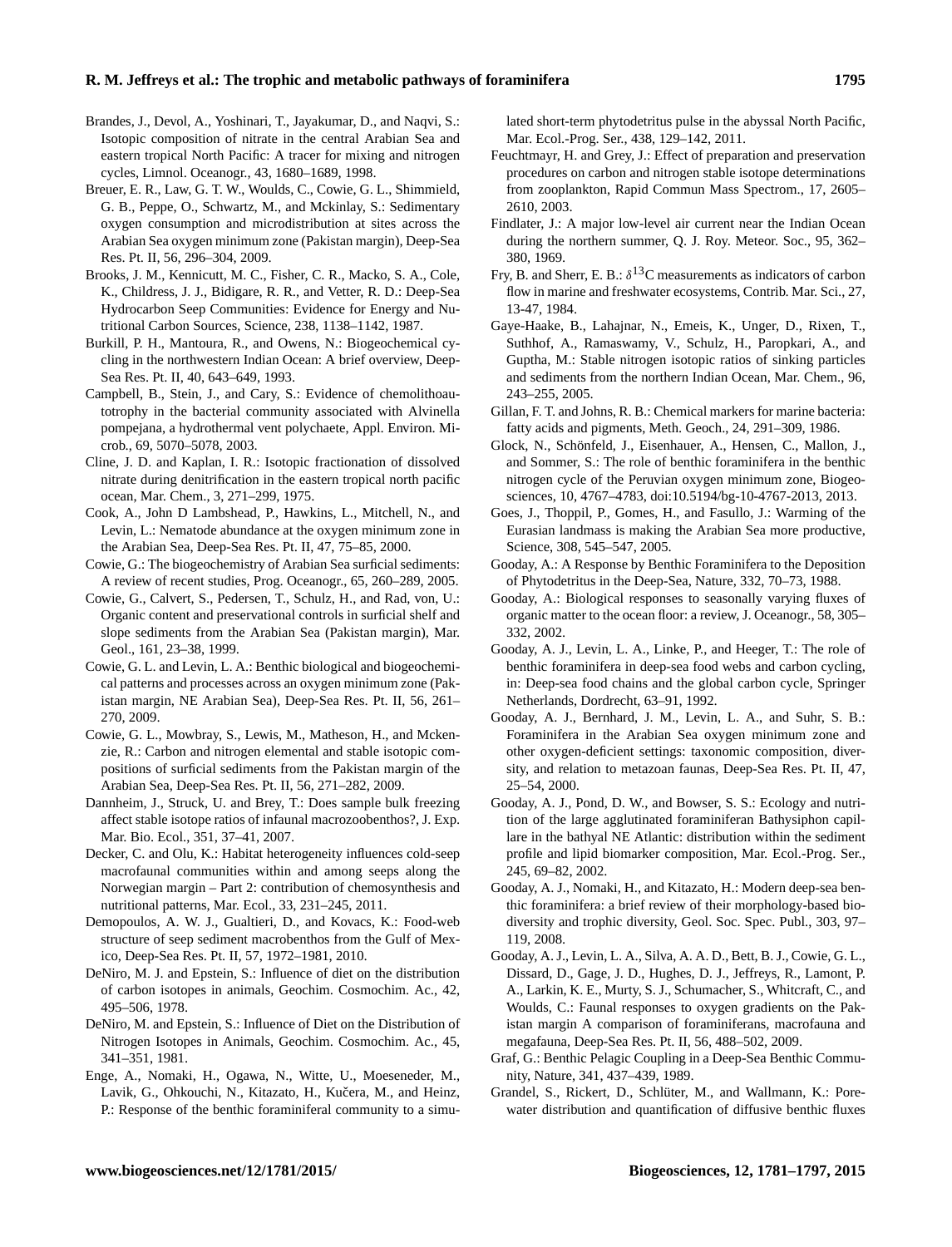of silicic acid, nitrate and phosphate in surface sediments of the deep Arabian Sea, Deep-Sea Res. Pt. II, 47, 2707–2734, 2000.

- Gupta, R. S. and Naqvi, S.: Chemical oceanography of the Indian Ocean, north of the equator, Deep-Sea Res. Pt. I, 31, 671–706, 1984.
- Haake, B., Ittekkot, V., Rixen, T., Ramaswamy, V., Nair, R., and Curry, W.: Seasonality and Interannual Variability of Particle Fluxes to the Deep Arabian Sea, Deep-Sea Res. Pt. I, 40, 1323– 1344, 1993.
- Hansen, H. P.: Determination of oxygen, in: Methods in Seawater Analysis, Wiley-VCH Verlag, Weinheim, Germany, 75–89, 1999.
- Hedges, J. I. and Keil, R. G.: Sedimentary organic matter preservation: an assessment and speculative synthesis, Mar. Chem., 49, 81–115, 1995.
- Hobson, K. and Welch, H.: Determination of trophic relationships within a high Arctic marine food web using  $\delta^{13}$ C and  $\delta^{15}$ N analysis, Mar. Ecol.-Prog. Ser., 84, 9–18, 1992.
- Honjo, S., Dymond, J., Prell, W., and Ittekkot, V.: Monsooncontrolled export fluxes to the interior of the Arabian Sea, Deep-Sea Res. Pt. II, 46, 1859–1902, 1999.
- Honjo, S., Manganini, S. J., and Krishfield, R. A.: Particulate organic carbon fluxes to the ocean interior and factors controlling the biological pump: A synthesis of global sediment trap programs since 1983, Prog. Oceanogr., 76, 217–285, 2008.
- Iken, K., Brey, T., Wand, U., Voigt, J., and Junghans, P.: Food web structure of the benthic community at the Porcupine Abyssal Plain (NE Atlantic): a stable isotope analysis, Prog. Oceanogr., 50, 383–405, 2001.
- Jørgensen, B. B. and Gallardo, V. A.: Thioploca spp.: filamentous sulfur bacteria with nitrate vacuoles, FEMS Microbiol. Ecol., 28, 301–313, 1999.
- Jeffreys, R. M., Wolff, G. A., and Cowie, G. L.: Influence of oxygen on heterotrophic reworking of sedimentary lipids at the Pakistan margin, Deep-Sea Res. Pt. II, 56, 358–375, 2009a.
- Jeffreys, R. M., Wolff, G. A., and Murty, S. J.: The trophic ecology of key megafaunal species at the Pakistan Margin: Evidence from stable isotopes and lipid biomarkers, Deep-Sea Res. Pt. I, 56, 1816–1833, 2009b.
- Jeffreys, R. M., Levin, L. A., Lamont, P. A., Woulds, C., Whitcraft, C. R., Mendoza, G. F., Wolff, G. A., and Cowie, G. L.: Living on the edge: single-species dominance at the Pakistan oxygen minimum zone boundary, Mar. Ecol.-Prog. Ser., 470, 79–99, 2012.
- Kamykowski, D. and Zentara, S.-J.: Hypoxia in the world ocean as recorded in the historical data set, Deep-Sea Res. Pt. I, 37, 1861– 1874, 1990.
- Koho, K. A., Pina-Ochoa, E., Geslin, E., and Risgaard-Petersen, N.: Vertical migration, nitrate uptake and denitrification: survival mechanisms of foraminifers (*Globobulimina turgida*) under low oxygen conditions, FEMS Microbiol. Ecol., 75, 273–283, 2010.
- Larkin, K. E.: Community and trophic responses of benthic foraminifera to oxygen gradients and organic enrichment, PhD thesis, University of Southampton, 323 pp., 2006.
- Larkin, K. E. and Gooday, A. J., Foraminiferal faunal responses to monsoon-dirven changes in organic matter and oxygen availability at 140 and 300 m water depth in the NE Arabian Sea, Deep-Sea Res. Pt. II, 56, 403–421, 2009.
- Larkin, K. E., Gooday, A. J., Woulds, C., Jeffreys, R. M., Schwartz, M., Cowie, G., Whitcraft, C., Levin, L., Dick, J. R., and Pond, D.

W.: Uptake of algal carbon and the likely synthesis of an "essential" fatty acid by *Uvigerina* ex. gr. *semiornata* (Foraminifera) within the Pakistan margin oxygen minimum zone: evidence from fatty acid biomarker and 13C tracer experiments, Biogeosciences, 11, 3729–3738, doi[:10.5194/bg-11-3729-2014,](http://dx.doi.org/10.5194/bg-11-3729-2014) 2014.

- Levin, L. and Michener, R.: Isotopic evidence for chemosynthesisbased nutrition of macrobenthos: The lightness of being at Pacific methane seeps, Limnol. Oceanogr., 1336–1345, 2002.
- Levin, L., Gage, J., Lamont, P., Cammidge, L., Martin, C., Patience, A. and Crooks, J.: Infaunal community structure in a low-oxygen, organic-rich habitat on the Oman continental slope, NW Arabian Sea, in: The responses of marine organisms to their environments: Proceedings of the 30th European Marine Biology Symposium, University of Southampton, Southampton, UK, 223–230, 1997.
- Levin, L. A.: Oxygen minimum zone benthos: adaptation and community response to hypoxia, Oceanogr. Mar. Biol., 41, 1–45, 2003.
- Lipps, J. H. and Valentine, J. W.: The role of foraminifera in the trophic structure of marine communities, Lethaia, 3, 279–286, 1970.
- Macko, S. A. and Estep, M. L.: Microbial alteration of stable nitrogen and carbon isotopic compositions of organic matter, Org. Geochem., 6, 787–790, 1984.
- Macko, S. A., Fogel, M. L., Hare, P. E., and Hoering, T. C.: Isotopic fractionation of nitrogen and carbon in the synthesis of amino acids by microorganisms, Chem. Geol., 65, 79–92, 1987.
- McCutchan, J., Lewis, W., Kendall, C., and McGrath, C.: Variation in trophic shift for stable isotope ratios of carbon, nitrogen, and sulfur, Oikos, 102, 378–390, 2003.
- McGoldrick, D. J., Barton, D. R., Power, M., Scott, R. W., and Butler, B. J.: Dynamics of bacteria–substrate stable isotope separation: dependence on substrate availability and implications for aquatic food web studies, Can. J. Fish. Aquat. Sci., 65, 1983– 1990, 2008.
- Minagawa, M. and Wada, E.: Stepwise enrichment of  $^{15}N$  along food chains: Further evidence and the relation between  $\delta^{15}N$  and animal age, Geochim. Cosmochim. Ac., 48, 1135–1140, 1984.
- Mojtahid, M., Zubkov, M. V., Hartmann, M., and Gooday, A. J.: Grazing of intertidal benthic foraminifera on bacteria: assessment using pulse-chase radiotracing, J. Exp. Mar. Biol. Ecol., 399, 25–34, 2011.
- Moodley, L., Middelburg, J. J., and Boschker, H.: Bacteria and Foraminifera: key players in a short-term deep-sea benthic response to phytodetritus, Mar. Ecol.-Prog. Ser., 236, 23–29, 2002.
- Murray, J. W.: Ecology and Applications of Benthic Foraminifera, Cambridge Univ Press, Cambridge, UK, 440 pp., 2006.
- Nair, R., Ittekkot, V., Manganini, S., Ramaswamy, V., Haake, B., Degens, E., Desai, B., and Honjo, S.: Increased particle flux to the deep ocean related to monsoons, Nature, 338, 749–751, 1989.
- Nomaki, H., Heinz, P., Hemleben, C., and Kitazato, H.: Behaviour and response of deep-sea benthic foraminifera to freshly supplied organic matter: A laboratory feeding experiment in microcosm environments, J. Foram. Res., 35, 103–113, 2005.
- Nomaki, H., Heinz, P., and Nakatsuka, T.: Different ingestion patterns of  $^{13}$ C-labeled bacteria and algae by deep-sea benthic foraminifera, Mar. Ecol.-Prog. Ser., 310, 95–108, 2006.
- Nomaki, H., Ogawa, N., Ohkouchi, N., Suga, H., Toyofuku, T., Shimanaga, M., Nakatsuka, T., and Kitazato, H.: Benthic